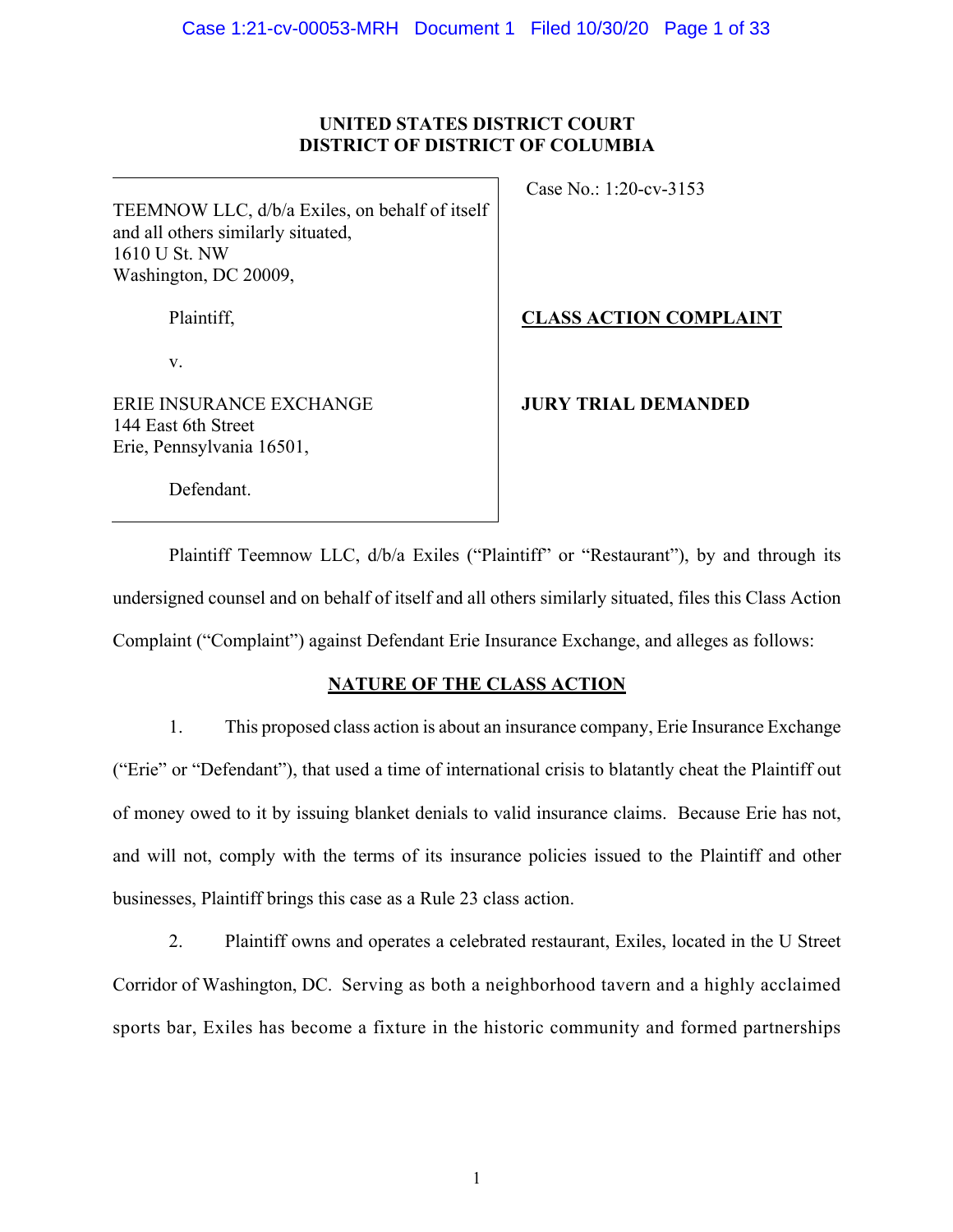#### Case 1:21-cv-00053-MRH Document 1 Filed 10/30/20 Page 2 of 33

with alumni associations and international fan groups to give people from around the world a welcoming place to watch their favorite teams and enjoy a quality meal.

3. As has been well-documented over the past year, an international pandemic has cast a dark shadow over the planet, wreaking havoc on both human life and the economy. On March 11, 2020, World Health Organization ("WHO") Director General Tedros Adhanom Ghebreyesus declared the COVID-19 outbreak a worldwide pandemic: "WHO has been assessing this outbreak around the clock and we are deeply concerned both by the alarming levels of spread and severity, and by the alarming levels of inaction. We have therefore made the assessment that COVID-19 can be characterized as a pandemic."1

4. In March 2020, Plaintiff was forced to shut down its business due to the coronavirus pandemic and related events. The closure was a result of several orders issued by the state and local governments that required the Restaurant, its workers, and its customers to "shelter in place" and abide by strict "social distancing" guidelines. These orders forced the Restaurant to lay off employees and forgo income for several months while continuing to pay many regular expenses. This caused severe financial losses, which Plaintiff was unable to recoup even after it was able to re-open with strict limitations.

5. Most businesses insure against such catastrophic events like the current unforeseen COVID-19 pandemic by purchasing all-risk commercial property insurance policies. These policies promise to indemnify the policyholder for actual business losses incurred when business operations are involuntarily suspended, interrupted, or curtailed, and when access to the premises is prohibited because of direct physical loss or damage to the property, or by a civil authority order

<sup>1</sup> *See* World Health Organization, *WHO Director-General's opening remarks at the media briefing on COVID-19 - 11 March 2020* (Mar. 11, 2020), https://www.who.int/dg/speeches/detail/who-director-general-sopening-remarks-at-the-mediabriefing- on-covid-19---11-march-2020.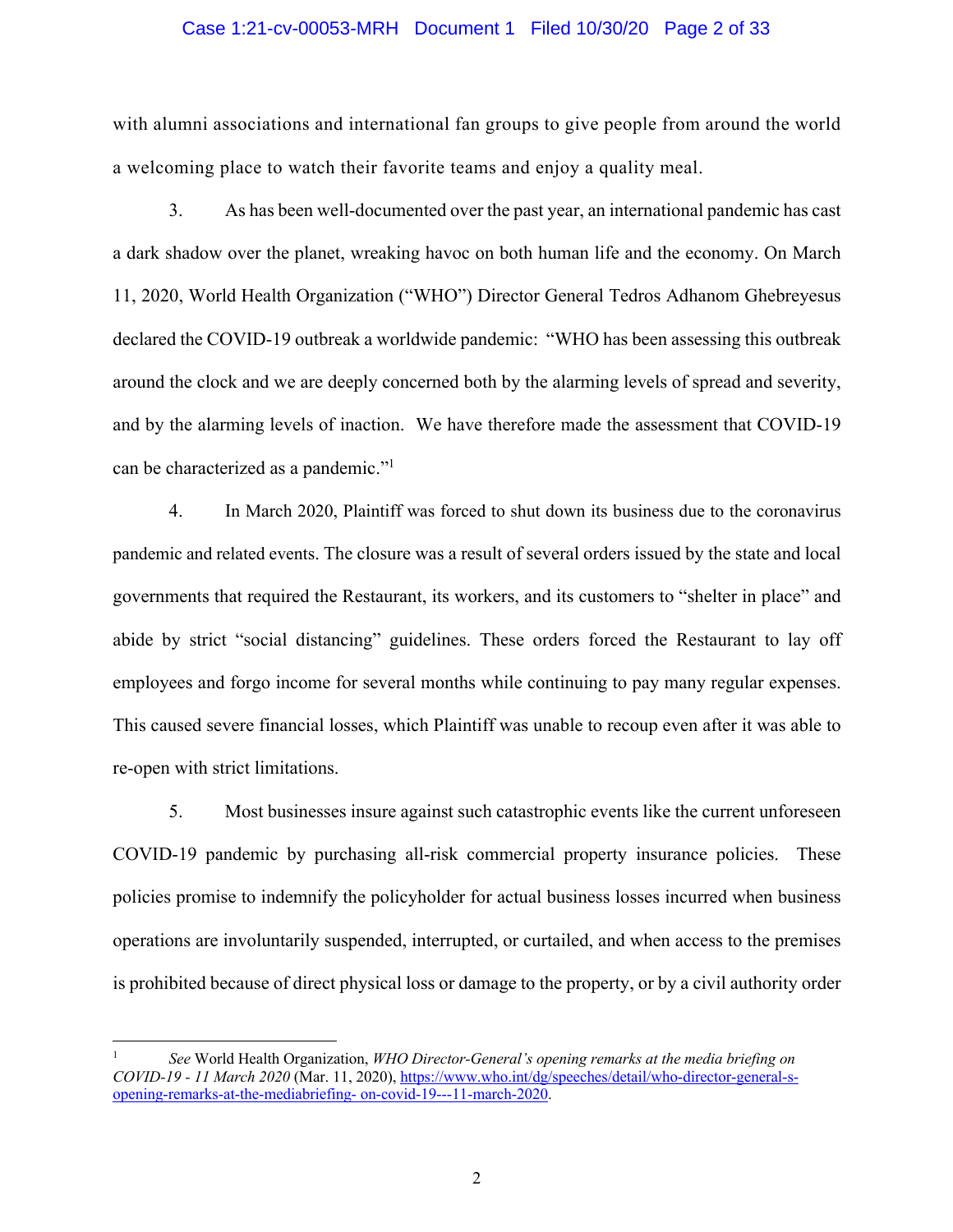#### Case 1:21-cv-00053-MRH Document 1 Filed 10/30/20 Page 3 of 33

that restricts or prohibits access to the property. This coverage is commonly known as "business interruption coverage" and is standard in most all-risk commercial property insurance policies.

6. Defendant, and most insurance companies that have issued all-risk commercial property insurance policies with business interruption coverage, are denying the obligation to pay for business income losses and other covered expenses incurred by policyholders for the physical loss and damage to the insured property from measures put in place by the civil authorities to stop the spread of COVID-19 among the population. This class action brought by Plaintiff seeks a declaratory judgment that affirms that the COVID-19 pandemic and the corresponding response by civil authorities to stop the spread of the outbreak triggers coverage, has caused physical property loss and damage to the insured property, provides coverage for future civil authority orders that result in future suspensions or curtailments of business operations, and finds that Defendant is liable for the losses suffered by policyholders, including Plaintiff and the members of the Class

7. In addition, this proposed class action asserts a claim against Defendant for breach of its contractual obligation under common all-risk commercial property insurance policies to indemnify Plaintiff and others similarly situated for business losses and extra expenses, and related losses resulting from actions taken by civil authorities to stop the human to human and surface to human spread of the COVID-19 outbreak.

8. Under Rule 23, Plaintiff brings this action on behalf of a proposed class of policyholders who paid premiums in exchange for business insurance policies that included lost business income and extra expense coverage.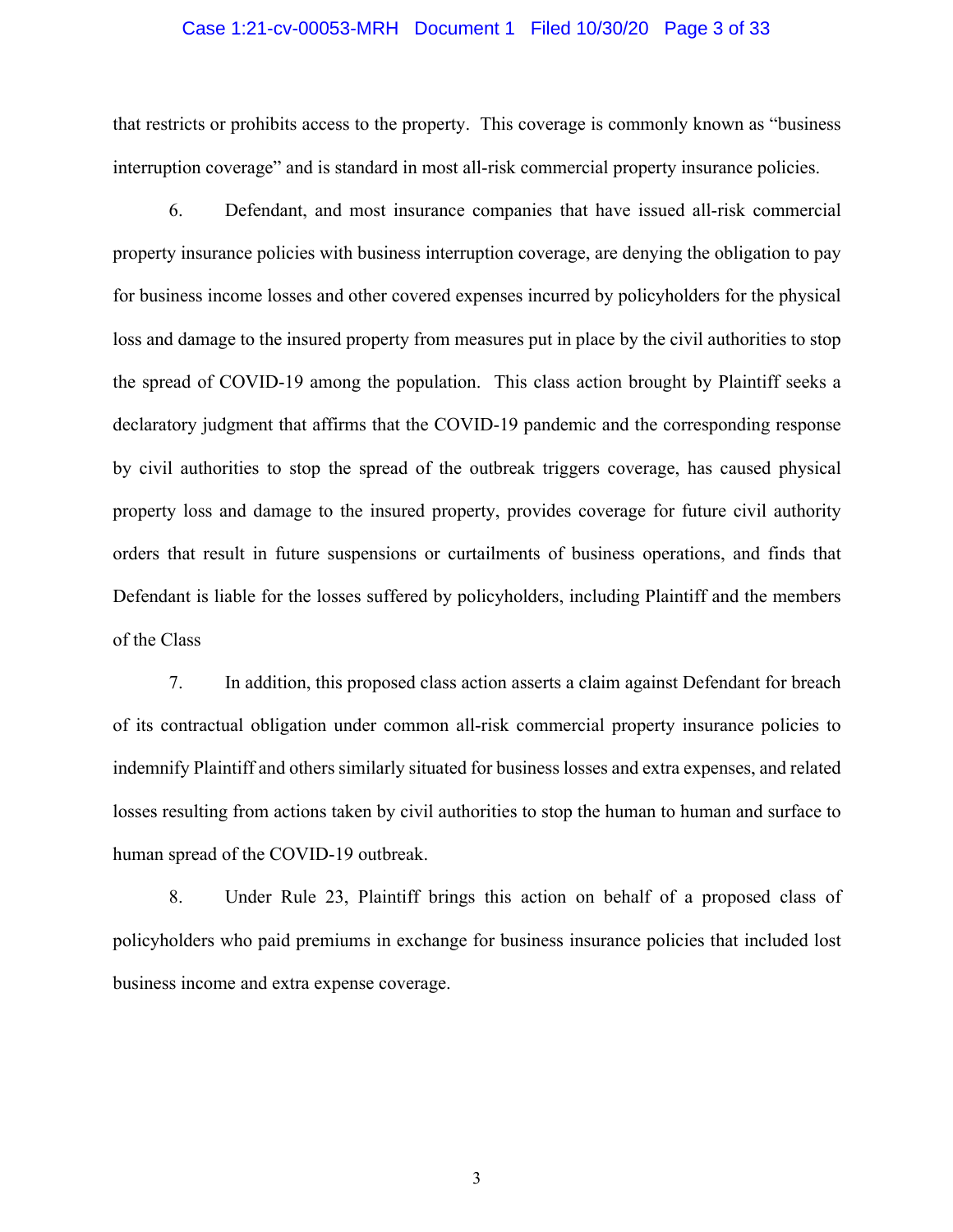#### **PARTIES**

9. Plaintiff is a District of Columbia limited liability company with its principal place of business located in Washington, DC.

10. Defendant is a Pennsylvania corporation with its principal place of business located in Erie, Pennsylvania, and it does business in this District.

## **JURISDICTION AND VENUE**

11. This Court has original jurisdiction over this case pursuant to the Class Action Fairness Act, 28 U.S.C. § 1332(d), because (a) at least one member of the proposed class and subclasses is a citizen of a state different from that of the Defendant, (b) the amount in controversy exceeds \$5,000,000, exclusive of interest and costs, (c) the proposed class and subclasses each consist of more than 100 class members, and (d) none of the exceptions under 28 U.S.C. § 1332(d) apply to this action.

12. This Court has personal jurisdiction over Defendant because it is registered to do business in the District of Columbia, has sufficient minimum contacts in the District of Columbia, and otherwise intentionally avails itself of the markets within the District of Columbia through its business activities, such that the exercise of jurisdiction by this Court is proper. Moreover, the claims of Plaintiff and all of the members of the subclasses in this case arise out of and directly relate to Defendant's contacts with the District of Columbia.

13. Venue is proper in this District under 28 U.S.C. § 1391(b) because a substantial part of the events or omissions giving rise to Plaintiff's claims occurred in this District. Defendant has marketed, advertised, sold, and maintained insurance policies, and otherwise conducted extensive business activities, within this District.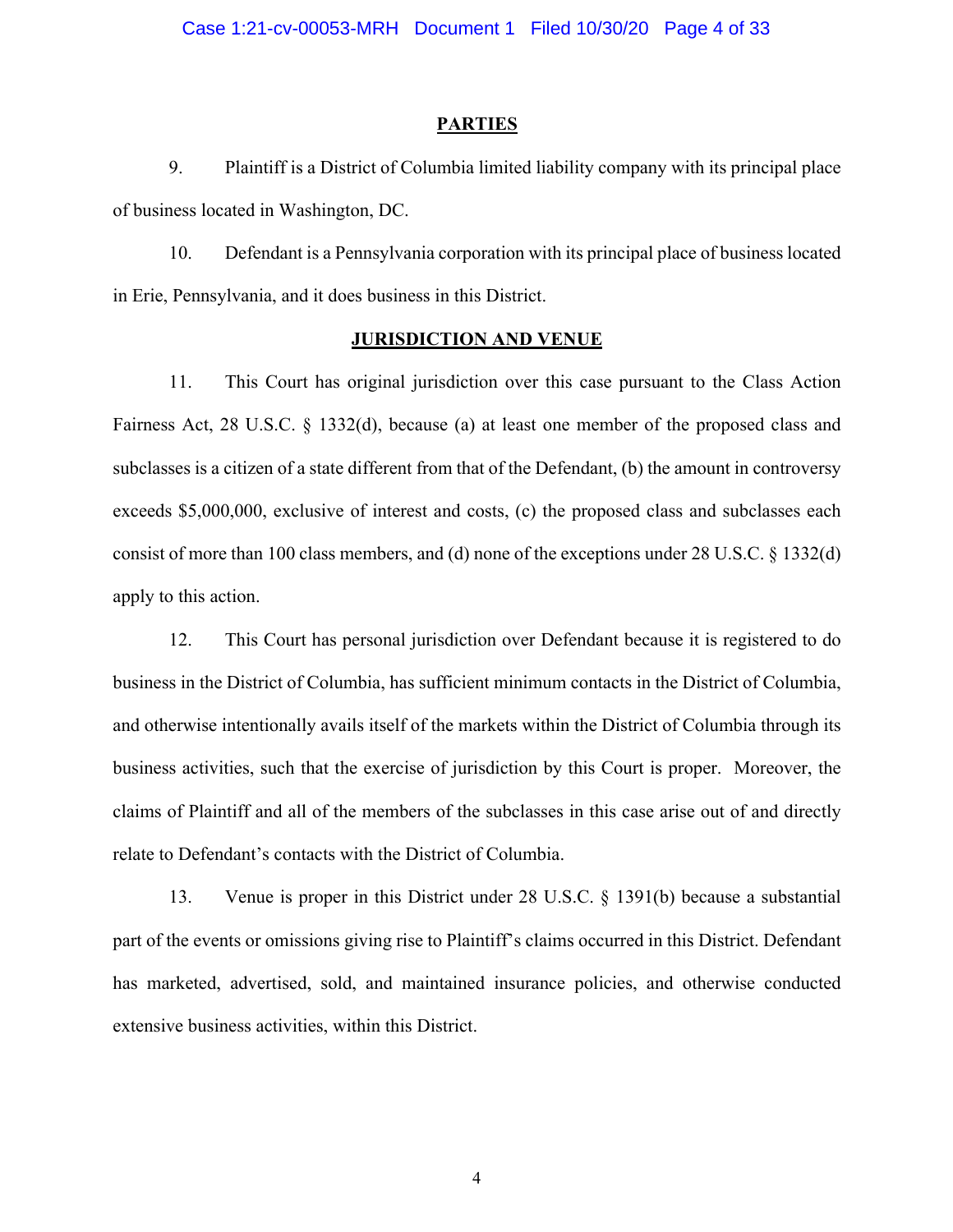## **FACTUAL ALLEGATIONS**

### **I. The Rapid Spread of Corona Virus**

14. COVID-19 is an infectious disease caused by a recently discovered novel coronavirus known as SARS-CoV-2 ("Coronavirus" or "COVID-19"). The first known instances of the disease spreading to humans were diagnosed in or around December 2019.

15. In December 2019, an initial cluster of patients with an unknown cause of viral pneumonia was found to be linked to the Huanan seafood market in Wuhan, China, where many non-aquatic animals such as birds were also on sale. However, at least one of the patients never visited the market, though he had stayed in a hotel nearby before the onset of the illness.<sup>2</sup>

16. By January 2020, genetic sequencing from patient samples was conducted to identify a novel virus, SARS-CoV-2, as the causative agent for the pneumonia cluster.<sup>3</sup> SARSCoV-2 is an RNA virus, with a crown-like appearance under an electron microscope because of glycoprotein spikes on its envelope. Among the functions of the structural proteins, the envelope has a crucial role in virus pathogenicity as it promotes viral assembly and release.<sup>4</sup>

17. The first confirmed case of the virus outside China was diagnosed on January 13, 2020, in Bangkok, Thailand with the number of cases exceedingly increasing worldwide. On January 30, 2020, the WHO declared the SARS-CoV-2 outbreak constituted a public health

<sup>2</sup> *See id.*; Francesco Di Gennaro et al., *Coronavirus Diseases (COVID-19) Current Status and Future Perspectives a Narrative Review*, MDPI: INT'L J. ENVTL. RESEARCH & PUB. HEALTH (Apr. 1, 2020), https://www.mdpi.com/1660-4601/17/8/2690 (There are four genera of coronaviruses: (I) α-coronavirus (alphaCoV) and (II) β-coronavirus (betaCoV), which are probably present in bats and rodents; and (III) δ-coronavirus (deltaCoV) and (IV) γ-coronavirus (gammaCoV), which probably represent avian species.).

<sup>3</sup> *See* Di Gennaro, *supra* note 5.

<sup>4</sup> *See id.* (To address the pathogenetic mechanisms of SARS-CoV-2, its viral structure and genome must be considered. Coronaviruses are enveloped positive strand RNA viruses with the largest known RNA genomes – 30-32 kb – with a 5'-cap structure and 3'-poly-A tail.).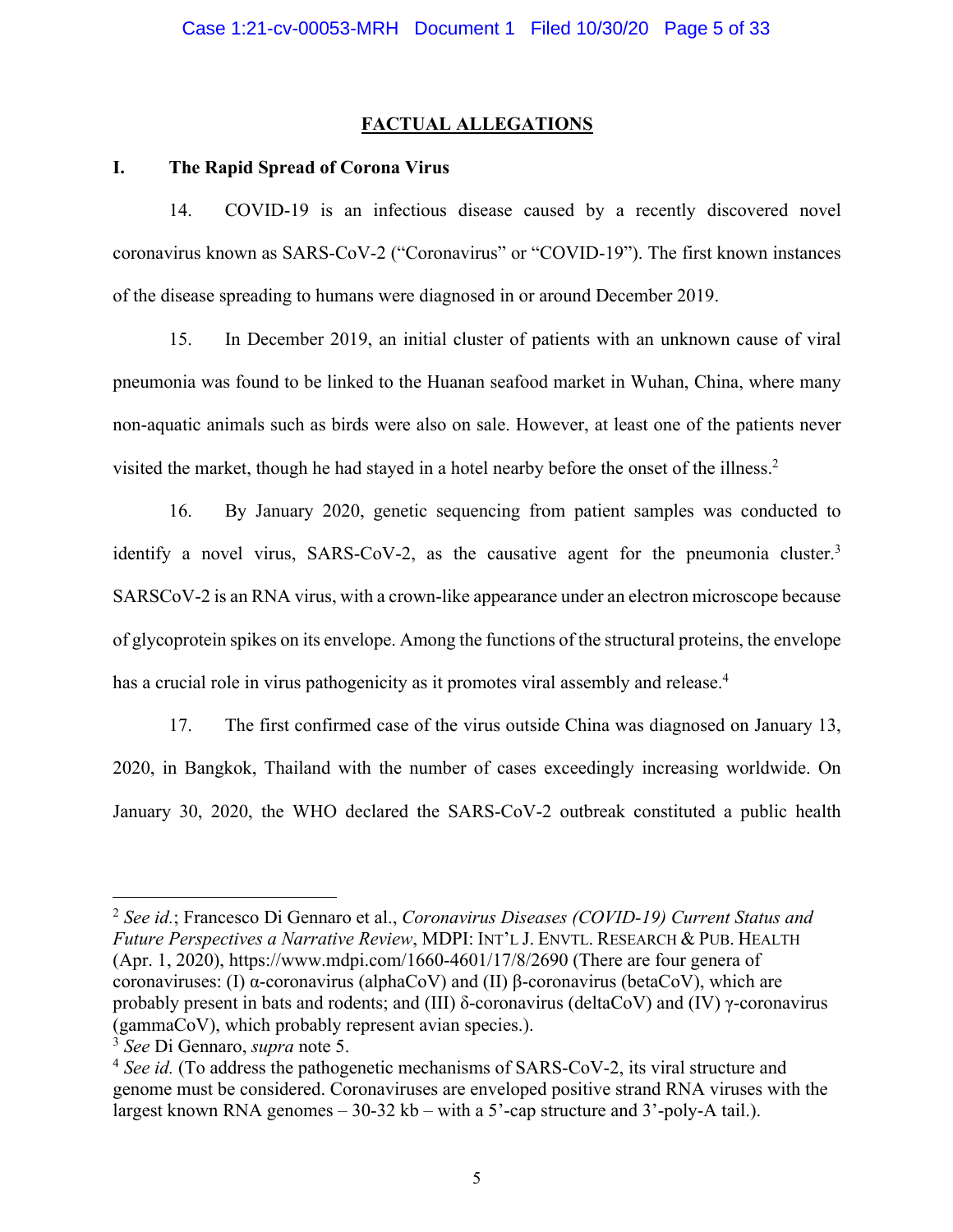### Case 1:21-cv-00053-MRH Document 1 Filed 10/30/20 Page 6 of 33

emergency of international concern, and by February 11, 2020, the disease caused by SARSCoV-2 was named "COVID-19" by the WHO Director-General.<sup>5</sup> As of April 23, 2020, the WHO reported a confirmed 2.5 million cases of COVID-19 globally and over 170,000 deaths, with the United States dealing with more than 800,000 confirmed cases and 40,000 deaths – more than any other country.6

18. The clinical features of COVID-19 vary from asymptomatic forms to fatal conditions of severe respiratory failure that requires ventilation and support in an intensive care unit ("ICU"). Pneumonia has been the most frequent severe manifestation of COVID-19, with symptoms of fever, cough, dyspnea, and bilateral infiltrates on chest imaging.<sup>7</sup> There are no specific treatments recommended for COVID-19, and no vaccine is currently available; so understanding the complexities of COVID-19 is ongoing.<sup>8</sup>

19. It has now been discovered by scientists that COVID-19 has several modes of transmission. Pursuant to a "Situation Report" released by the WHO, the virus can be transmitted

<sup>5</sup> *See id.*

<sup>6</sup> *See Coronavirus disease 2019 (COVID-19) Situation Report* – 94, WORLD HEALTH ORGANIZATION (Apr. 23, 2020) https://www.who.int/docs/default-

source/coronaviruse/situationreports/20200423-sitrep-94-covid-19.pdf?sfvrsn=b8304bf0\_4. <sup>7</sup> *See* Di Gennaro, *supra* note 5 (Asymptomatic infections have also been described, but their frequency is unknown. Other, less common symptoms have included headaches, sore throat, and rhinorrhea. Along with respiratory symptoms, gastrointestinal symptoms (*e.g.*, nausea and diarrhea) have also been reported, and in some patients, they may be the presenting complaint.). <sup>8</sup> *See id.* (The treatment is symptomatic, and oxygen therapy represents the major treatment intervention for patients with severe infection. Mechanical ventilation may be necessary in cases of respiratory failure refractory to oxygen therapy, whereas hemodynamic support is essential for managing septic shock. Different strategies can be used depending on the severity of the patient and local epidemiology. Home management is appropriate for asymptomatic or paucisymtomatic patients. They need a daily assessment of body temperature, blood pressure, oxygen saturation and respiratory symptoms for about 14 days. Management of such patients should focus on prevention of transmission to others and monitoring for clinical status with prompt hospitalization if needed.).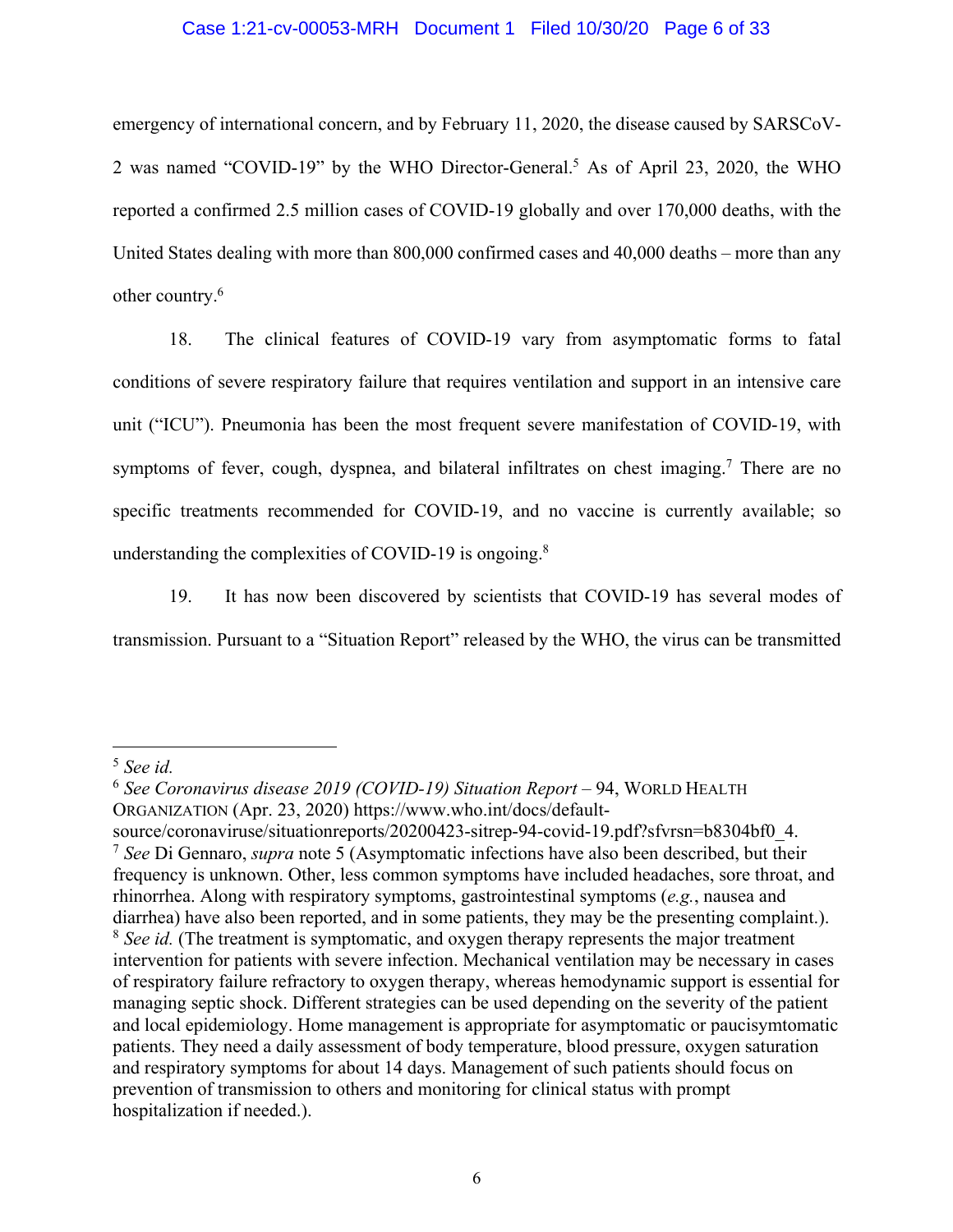## Case 1:21-cv-00053-MRH Document 1 Filed 10/30/20 Page 7 of 33

through symptomatic transmission, presymptomatic transmission, or asymptomatic transmission.<sup>9</sup> Symptomatic transmission refers to transmission by an individual who is experiencing symptoms associated with the virus who then transfers COVID-19 to another individual. Data from published studies provide evidence that COVID-19 is primarily transmitted from symptomatic people to others who are in close contact through respiratory droplets, by direct contact with infected persons, or by contact with contaminated objects and surfaces.<sup>10</sup>

20. The incubation period for COVID-19, which is the time between exposure to the virus (becoming infected) and symptom onset, averages 5-6 days, however, it can be up to 14 days.11 During this period, also known as the "presymptomatic" period, some infected persons can be contagious. For that reason, transmission from a presymptomatic case can occur before symptom onset. Presymptomatic transmission still requires the virus to be spread through infectious droplets or touching contaminated surfaces.<sup>12</sup>

21. An individual who does not develop symptoms, an asymptomatic case of COVID-19, can still transmit the virus to another. Though there are few documented cases reported, it does not exclude the possibility that it has or may occur.<sup>13</sup>

<sup>9</sup> *See World Health Organization, Coronavirus disease 2019 (COVID-19) Situation Report – 73* (Apr. 3, 2020), https://www.who.int/docs/default-

source/coronaviruse/situationreports/20200402-sitrep-73-covid-19.pdf?sfvrsn=5ae25bc7\_2. <sup>10</sup> *See id.* (Data from clinical and virologic studies that have collected repeated biological samples from confirmed patients provide evidence that shedding of the COVID-19 virus is highest in the upper respiratory tract (nose and throat) early in the course of the disease. That is, within the first three days from onset of symptoms. Preliminary data suggests that people may be more contagious around the time of symptom onset as compared to later on in the disease.). <sup>11</sup> *See id.*

<sup>&</sup>lt;sup>12</sup> *See id.* (In a small number of case reports and studies, pre-symptomatic transmission has been documented through contact tracing efforts and enhanced investigation of clusters of confirmed cases. This is supported by data suggesting that some people can test positive for COVID-19 from 1-3 days before they develop symptoms. Thus, it is possible that people infected with COVID-19 can transmit the virus before significant symptoms develop.). <sup>13</sup> *See id.*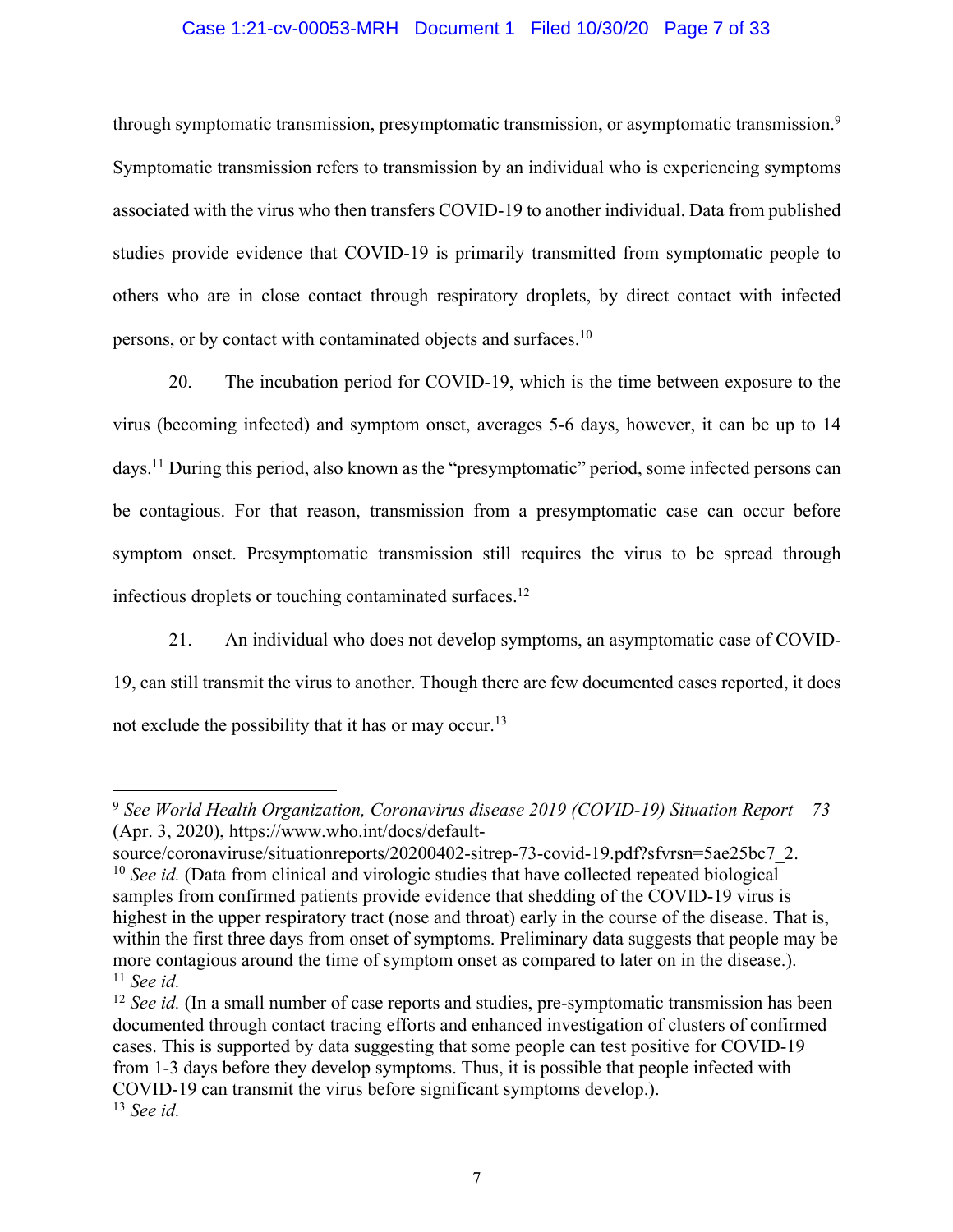### Case 1:21-cv-00053-MRH Document 1 Filed 10/30/20 Page 8 of 33

22. Not only is COVID-19 transmitted via human-to-human, but the WHO and scientific studies have confirmed that the virus can live on contaminated objects or surfaces. According to a study by scientists documented in The New England Journal of Medicine, COVID-19 was detectable in aerosols for up to three hours, up to four hours on copper, up to 24 hours on cardboard, and up to two to three days on plastic and stainless steel.<sup>14</sup> All of these materials are used in the preparation and service of food by restaurants. The results of the study suggest that individuals could get COVID-19 through indirect contact with surfaces or objects used by an infected person, whether or not they were symptomatic.

23. Another scientific study documented in the Journal of Hospital Infection found that human coronaviruses, such as SARS-CoV and MERS-CoV can remain infectious on inanimate surfaces at room temperature for up to nine days.<sup>15</sup> At a temperature of 30 degrees Celsius or more, the duration of persistence is shorter. Contamination of frequently touched surfaces is, therefore, a potential source of viral transmission.<sup>16</sup> Though this study was not conclusive on COVID-19 itself, scientists are still grappling to understand this implication.

<sup>14</sup> *See* News Release, *New coronavirus stable for hours on surfaces*, NAT'L INSTS. OF HEALTH (Mar. 17, 2020), https://www.nih.gov/news-events/news-releases/new-coronavirus- stable-hourssurfaces; see also World Health Organization, *Modes of transmission of virus causing COVID-19: implications for IPC* (Mar. 29, 2020), https://www.who.int/news-

room/commentaries/detail/modes-of-transmission-of-virus-causing-covid-19-implications-foripc-precaution-recommendations (Airborne transmission of COVID-19 "may be possible in specific circumstances and settings in which procedures or support treatments that generate aerosols are performed; i.e., endotracheal intubation, bronchoscopy, open suctioning, administration of nebulized treatment, manual ventilation before intubation, turning the patient to the prone position, disconnecting the patient from the ventilator, non-invasive positive-pressure ventilation, tracheostomy, and cardiopulmonary resuscitation.").

<sup>15</sup> *See* G. Kampf et al., *Persistence of coronaviruses on inanimate surfaces and their inactivation with biocidal agents*, J. HOSPITAL INFECTION (Jan. 31, 2020),

https://www.journalofhospitalinfection.com/action/showPdf?pii=S0195-6701%2820% 2930046-3.

<sup>&</sup>lt;sup>16</sup> *See id.* (Although the viral load of coronaviruses on inanimate surfaces is not known during an outbreak situation, it seems plausible to reduce the viral load on surfaces by disinfection, especially of frequently touched surfaces in the immediate area surrounding a patient where the highest viral load can be expected. The WHO recommends ensuring that "environmental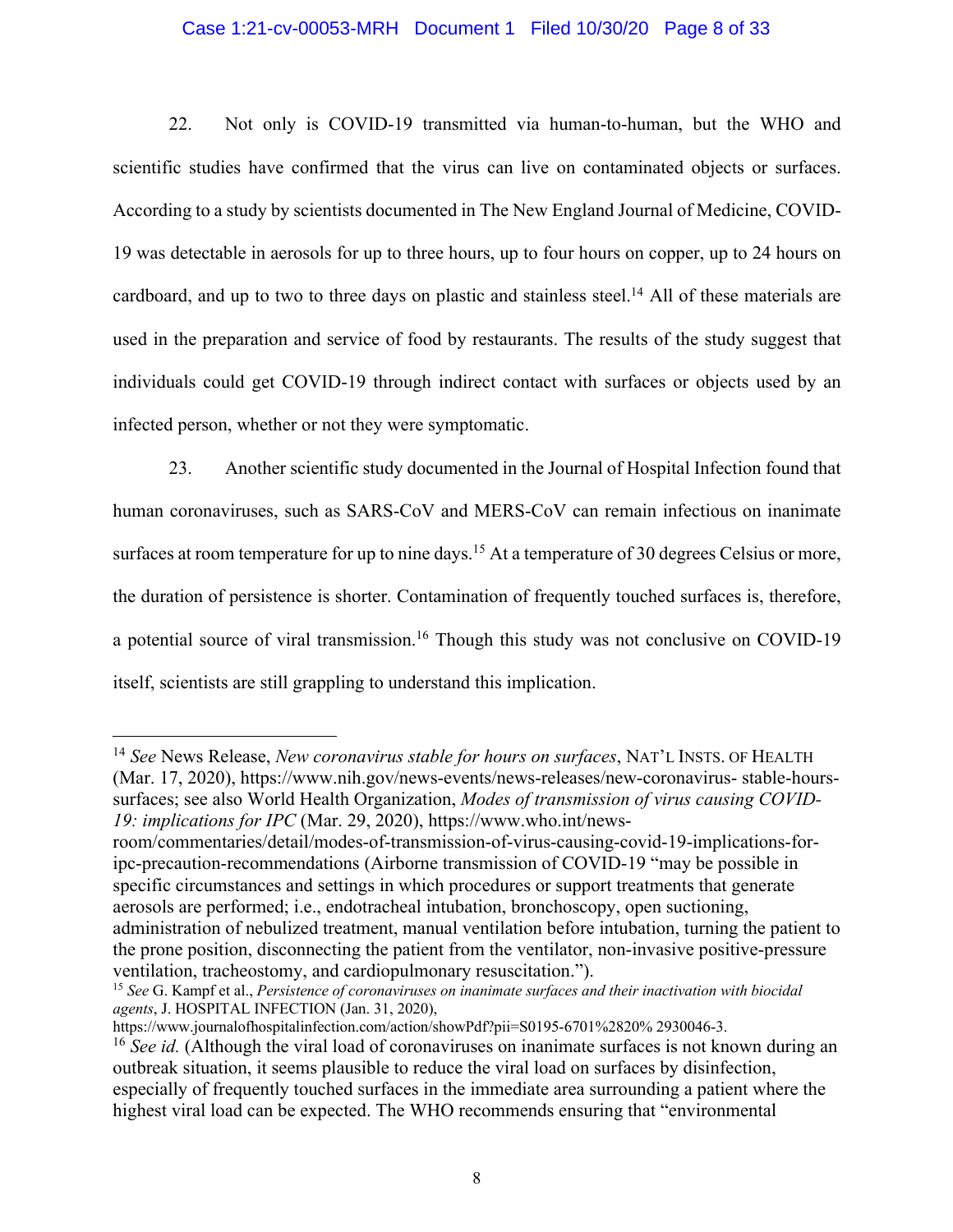#### Case 1:21-cv-00053-MRH Document 1 Filed 10/30/20 Page 9 of 33

24. On March 27, 2020, the CDC released a report entitled "*Public Health Responses to COVID-19 Outbreaks on Cruise Ships - Worldwide, February - March 2020*."17 The report detailed that during this time frame, COVID-19 outbreaks associated with three different cruise ship voyages caused over 800 confirmed cases and ten deaths.18 Of the individuals tested, a high proportion were found to be asymptomatic, which may explain the high rates on cruise ships. What is interesting about this study though, is that COVID-19 was identified on a variety of surfaces in cabins of both symptomatic and asymptomatic infected passengers up to 17 days after cabins were vacated on the Diamond Princess cruise line, but before disinfection procedures had been conducted.19 The CDC notes that more studies are required to understand the perpetuation of

cleaning and disinfection procedures are followed consistently and correctly.").

<sup>17</sup> *See* Leah F. Moriarty, MPH, *Public Health Responses to COVID-19 Outbreaks on Cruise Ships - Worldwide, February - March 2020*, CTRS. FOR DISEASE CONTROL & PREVENTION (Mar. 27, 2020), https://www.cdc.gov/mmwr/volumes/69/wr/mm6912e3.htm?s\_cid= mm6912e3\_w. <sup>18</sup> *See id.* ("During February 7-23, 2020, the largest cluster of COVID-19 cases outside mainland China occurred on the Diamond Princess cruise ship, which was quarantined in the port of Yokohama, Japan, on February 3…. On March 6, cases of COVID-19 were identified in persons on the Grand Princess cruise ship off the coast of California; that ship was subsequently quarantined. By March 17, confirmed cases of COVID-19 had been associated with at least 25 additional cruise ship voyages. On February 21, CDC recommended avoiding travel on cruise ships in Southeast Asia; on March 8, this recommendation was broadened to include deferring all cruise ship travel worldwide for those with underlying health conditions and for persons [over] 65 years. On March 13, the Cruise Lines International Association announced a 30-day voluntary suspension of cruise operations in the United States. CDC issued a level 3 travel warning on March 17, recommending that all cruise travel be deferred worldwide.").

<sup>&</sup>lt;sup>19</sup> See id. ("Cruise ships are often settings for outbreaks of infectious diseases because of their closed environment, contact between travelers from many countries, and crew transfers between ships. On the Diamond Princess, transmission largely occurred among passengers before quarantine was implemented, whereas crew infections peaked after quarantine…. On the Grand Princess, crew members were likely infected on voyage A and then transmitted [COVID-19] to passengers on voyage B. The results of testing of passengers and crew on board the Diamond Princess demonstrated a high proportion (46.5%) of asymptomatic infections at the time of testing. Available statistical models of the Diamond Princess outbreak suggest that 17.9% of infected persons never developed symptoms…. A high proportion of asymptomatic infections could partially explain the high attack rate among cruise ship passengers and crew…. Although these data cannot be used to determine whether transmission occurred from contaminated surfaces, further study of fomite transmission of [COVID-19] aboard cruise ships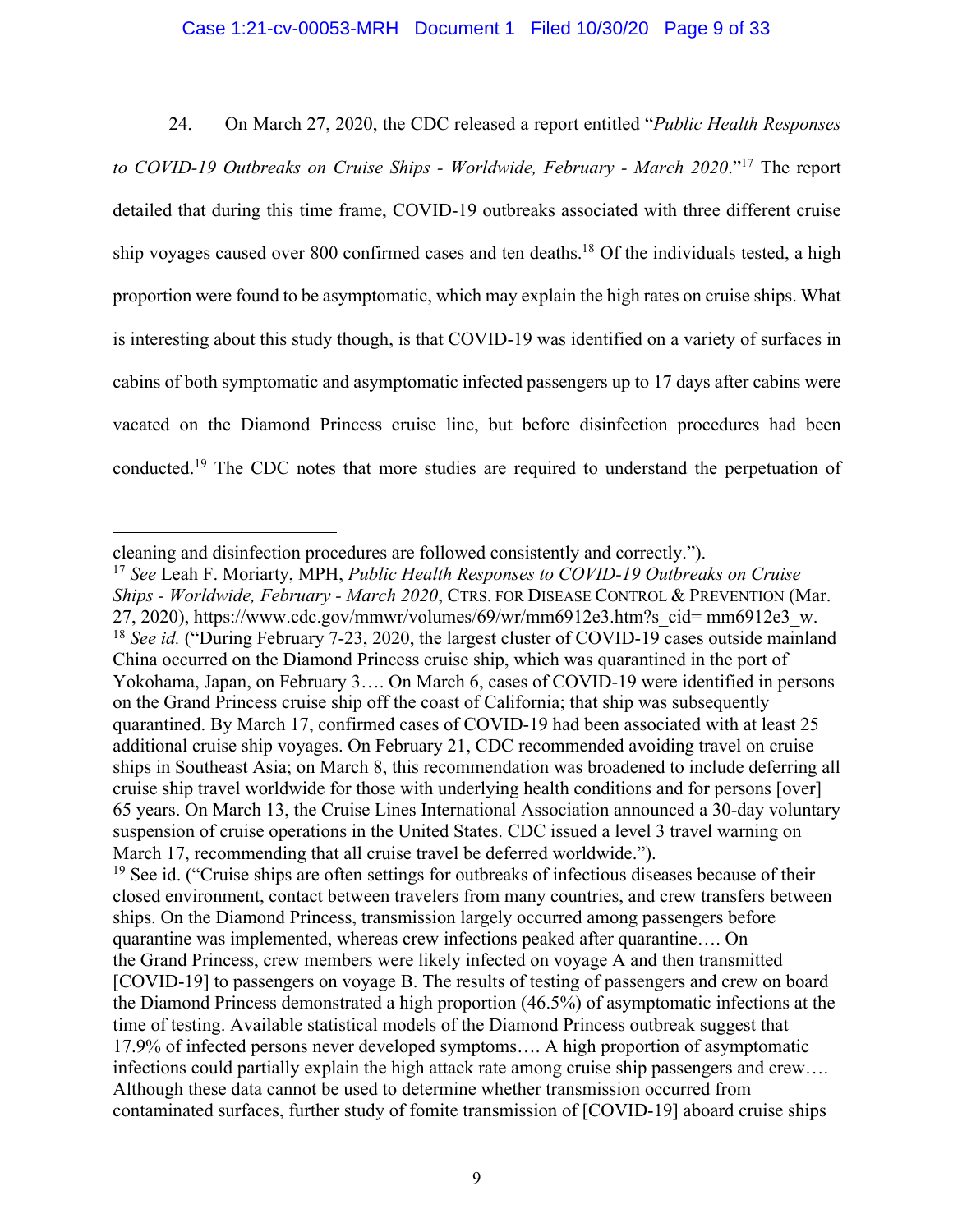#### Case 1:21-cv-00053-MRH Document 1 Filed 10/30/20 Page 10 of 33

transmission, but what is clear is the uncertainty around COVID-19 and its implications for the lawful and safe functioning of a variety of businesses, most significantly, food service businesses.

25. Without a vaccine to protect against COVID-19, effective control of the outbreak relies on measures designed to reduce human-to-human and surface-to-human exposure. Recent information on the CDC's website provides that COVID-19 spreads when people are within six feet of each other or when a person comes in contact with a surface or object that has the virus on it.20 Various other sources state that close contact with a person with the virus or surfaces where the virus is found can transmit the virus. $21$ 

26. The secondary exposure of the surface-to-humans is particularly acute in places where the public gathers typically to socialize, eat, drink, shop, be entertained, and go for recreation. This is why the CDC recommends that in viral outbreaks individuals who are infected stay at home and those who are not sick engage in preventive measures such as constant hand washing and avoiding activities that would bring them into close proximity of people with the virus or surfaces where the virus may reside. However, because these recommendations have proven ineffective to minimize the spread of COVID-19, containment efforts have led to civil authorities issuing orders closing many business establishments, including restaurants, bars, hotels, theaters, personal care salons, gyms, and schools, and mandating social distancing among the

<sup>20</sup> *See* Centers for Disease Control and Prevention, How COVID-19 Spreads,

is warranted.").

https://www.cdc.gov/coronavirus/2019-ncov/prevent-getting-sick/how-COVID- spreads.html (last visited Apr. 27, 2020).

<sup>21</sup> *See* Kampf, *supra* note 18 (remains infectious from two hours to 28 days depending on conditions); *see also* Nina Bai, *Why One Test May Not Be Enough*, UCSF (Feb. 13, 2020), https://www.ucsf.edu/news/2020/02/416671/how-new-coronavirus-spreads-and-progressesandwhy-one-test-may-not-be-enough (door knobs and table tops can contain the virus); Heather Murphy, *Surfaces? Sneezes? Sex? How the Coronavirus Can and Cannot Spread*, N.Y. TIMES (Mar. 19, 2020), https://www.nytimes.com/2020/03/02/health/coronavirus-how-it-spreads.html (virus can remain on metal and plastic for several days).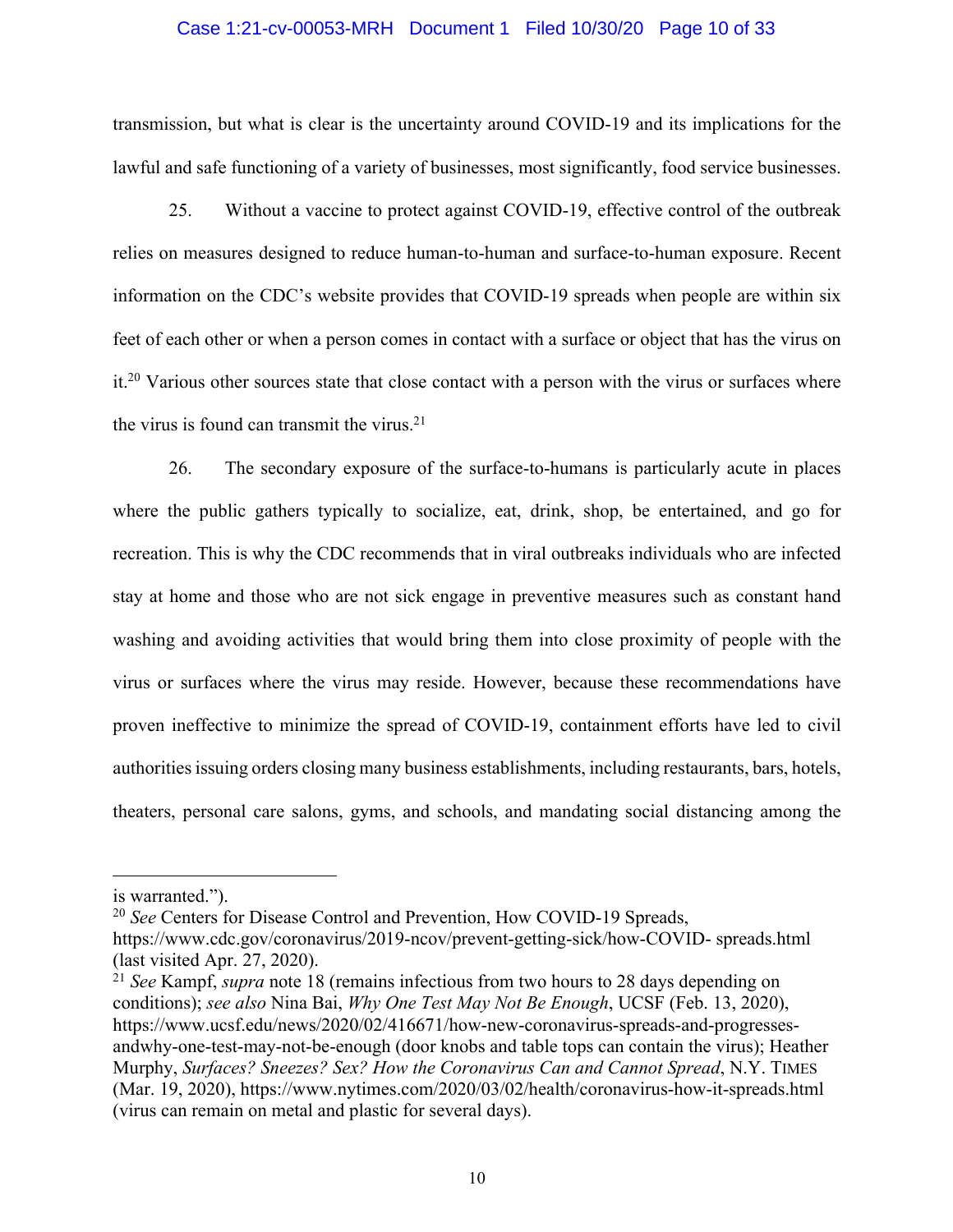#### Case 1:21-cv-00053-MRH Document 1 Filed 10/30/20 Page 11 of 33

population. This has caused the cancelation of sporting events, parades, and concerts, the closure of amusement parks, and substantial travel restrictions.

27. Such "stay-at-home" orders are in effect in all but five states: 35 states have closed all non-essential businesses with other states enacting measures to curtail business operations; all 50 states have closed schools; and all but one state has closed restaurants and bars for services other than take-out and delivery (the "Closure Orders").22

#### **II. Closure Orders Shutdown Businesses Across the Country.**

28. On March 16, 2020, the Centers for Disease Control and Prevention, and members of the national Coronavirus Task Force issued to the American public guidance, styled as "30 Days to Slow the Spread" concerning measures to slow the spread of COVID-19. This guidance advocated for far-reaching social distancing measures, such as working from home, avoiding shopping trips and gatherings of more than ten (10) people, and staying away from bars, restaurants, and food courts.

29. Following this advice and recognizing that there had been numerous confirmed cases of COVID-19 in their jurisdictions, many state government administrations across the nation recognized the need to take steps to protect their residents from the spread of COVID-19. As a result, many governmental administrations entered civil authority orders suspending or severely curtailing business operations of non-essential businesses that interact with the public and provide gathering places for the individuals.

30. To help create a framework for the implementation of such policies in D.C., on March 11, 2020, D.C. Mayor Muriel Bowser declared a state of emergency and a public health

<sup>22</sup> *See* Kaiser Family Foundation, *State Data and Policy Actions to Address Coronavirus* (Apr. 27, 2020), https://www.kff.org/health-costs/issue-brief/state-data-and-policy-actions-toaddresscoronavirus/.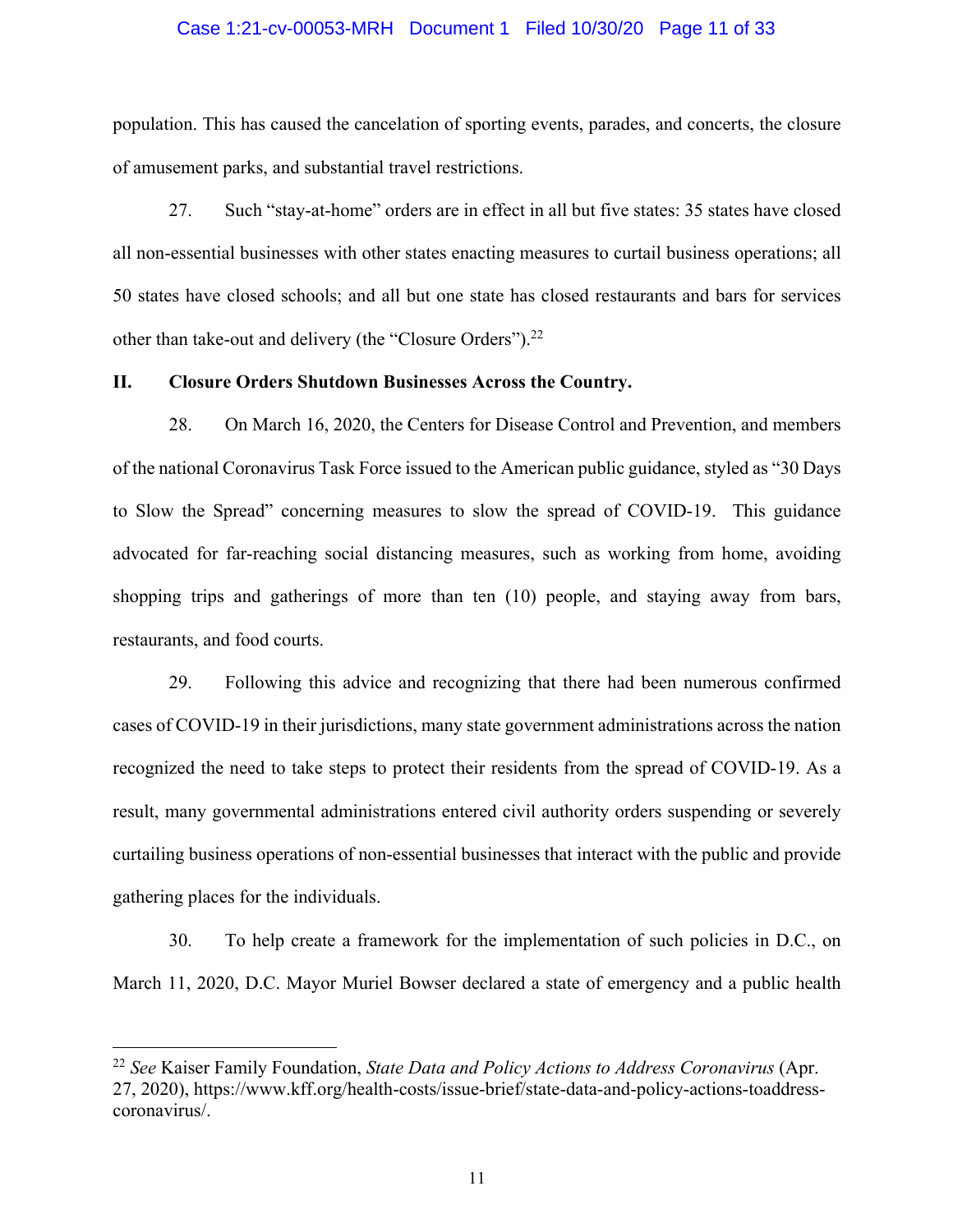#### Case 1:21-cv-00053-MRH Document 1 Filed 10/30/20 Page 12 of 33

emergency due to the "imminent hazard of or actual occurrence of widespread exposure to an infectious agent (COVID-19) that poses a significant risk of substantial future harm to a large number of people in the District of Columbia." Mayor's Order No. 2020-045 (March 11, 2020); Mayor's Order No. 2020-046 (March 11, 2020).

31. On March 16, 2020, Mayor Bowser issued an order prohibiting "table seating" at restaurants and taverns operating in D.C., effective at 10:00 pm that night due to the essential need to slow the spread of COVID-19 and "safeguard public health, safety, and welfare" of people living in, and present in, D.C. Mayor's Order No. 2020-048 (March 16, 2020).

32. On March 20, 2020, the Mayor extended her previous declarations of a state of emergency and a public health emergency until April 24, 2020. Mayor's Order No. 2020-050 (March 20, 2020). On the same day, the Mayor issued an order extending the prohibition on "table service" at restaurants and taverns from April 1, 2020 until April 24, 2020, and prohibiting service to "standing customers at restaurants, bars, taverns, and multi-purpose facilities." Mayor's Order No. 2020-051 (March 20, 2020).

33. On March 24, 2020, Mayor Bowser ordered the closure of all non-essential businesses in order to "limit interactions among people to the greatest extent practicable by limiting public activity." Mayor's Order No. 2020-053 (March 24, 2020).

34. On March 30, 2020, Mayor Bowser ordered all D.C. residents to stay in their residences except for limited "essential" reasons. Mayor's Order No. 2020-054 (March 30, 2020).

35. On April 15, 2020, the Mayor extended her previous declarations of a state of emergency and a public health emergency until May 15, 2020 and ordered that all D.C. residents continue to stay in their residences except for limited "essential" reasons. Mayor's Order No. 2020- 063 (April 15, 2020). The Order also amended the Mayor's March 24th order to require that "food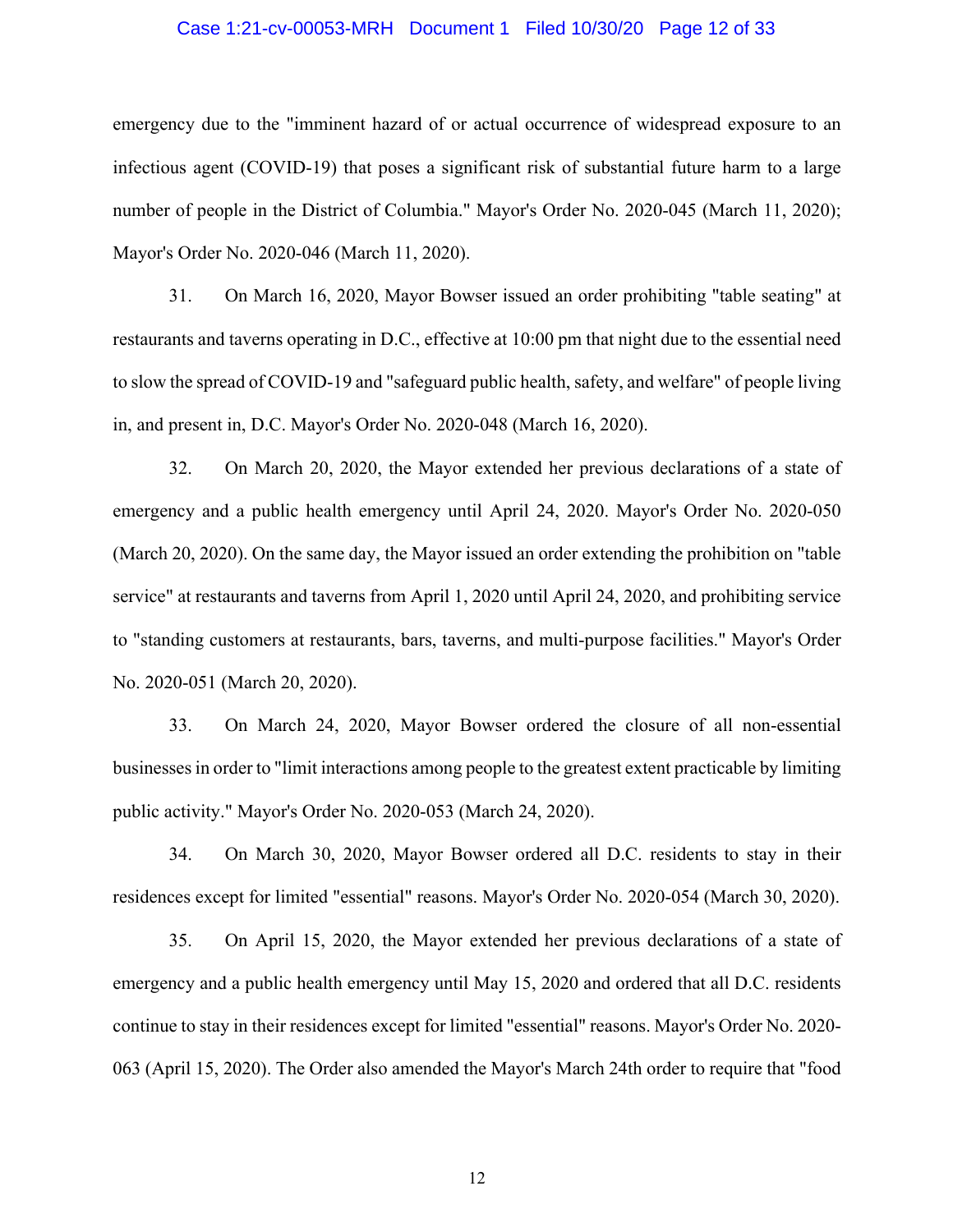#### Case 1:21-cv-00053-MRH Document 1 Filed 10/30/20 Page 13 of 33

sellers ... must require employees and independent contractors to wear gloves and cloth or surgical masks and instruct employees and independent contractors on safe use." The Order requires that businesses procure their own gloves and masks. Finally, the Order extended all provisions of the Mayor's previous COVID-19 related orders until May 15, 2020.

36. Because the criteria for reopening had not been met, including a decline in either new daily COVID-19 cases or daily COVID-19 deaths, on May 13, 2020, the Mayor extended her previous declarations of a state of emergency and a public health emergency until June 8, 2020 and ordered that all D.C. residents continue to stay in their residences except for limited "essential" reasons. Mayor's Order No. 2020-066 (May 13, 2020). The Mayor has issued multiple extensions of the previous declarations that greatly restrains the food service industry. (Orders collectively referred to as "Closure Orders").

37. On May 27, 2020, the Mayor authorized limited outdoor dining as part of DC's Phase One re-opening plan. Mayor's Order No. 2020-067. On June 22, the Mayor authorized indoor dining at 50% capacity, subject to special distancing requirements, as part of DC's Phase Two re-opening plan. Mayor's Order No. 2020-103. These Closure Orders caused a diminishment of functional space and loss of functionality of covered property.

38. In compliance with the Closure Orders and recommendations, the Restaurant closed all operations from March 16 to May 29, 2020. It was able to re-open a portion of its space once the mayor allowed outdoor dining options again in DC. Upon re-opening, the Restaurant was still required to operate at limited capacity in conformance with the Closure Orders and best practices. The limited functionality of the Restaurant's space will continue for the foreseeable future; and even after the current shutdown orders end, certain forms of governmentally-imposed social distancing are likely to remain in place for an indefinite period of time.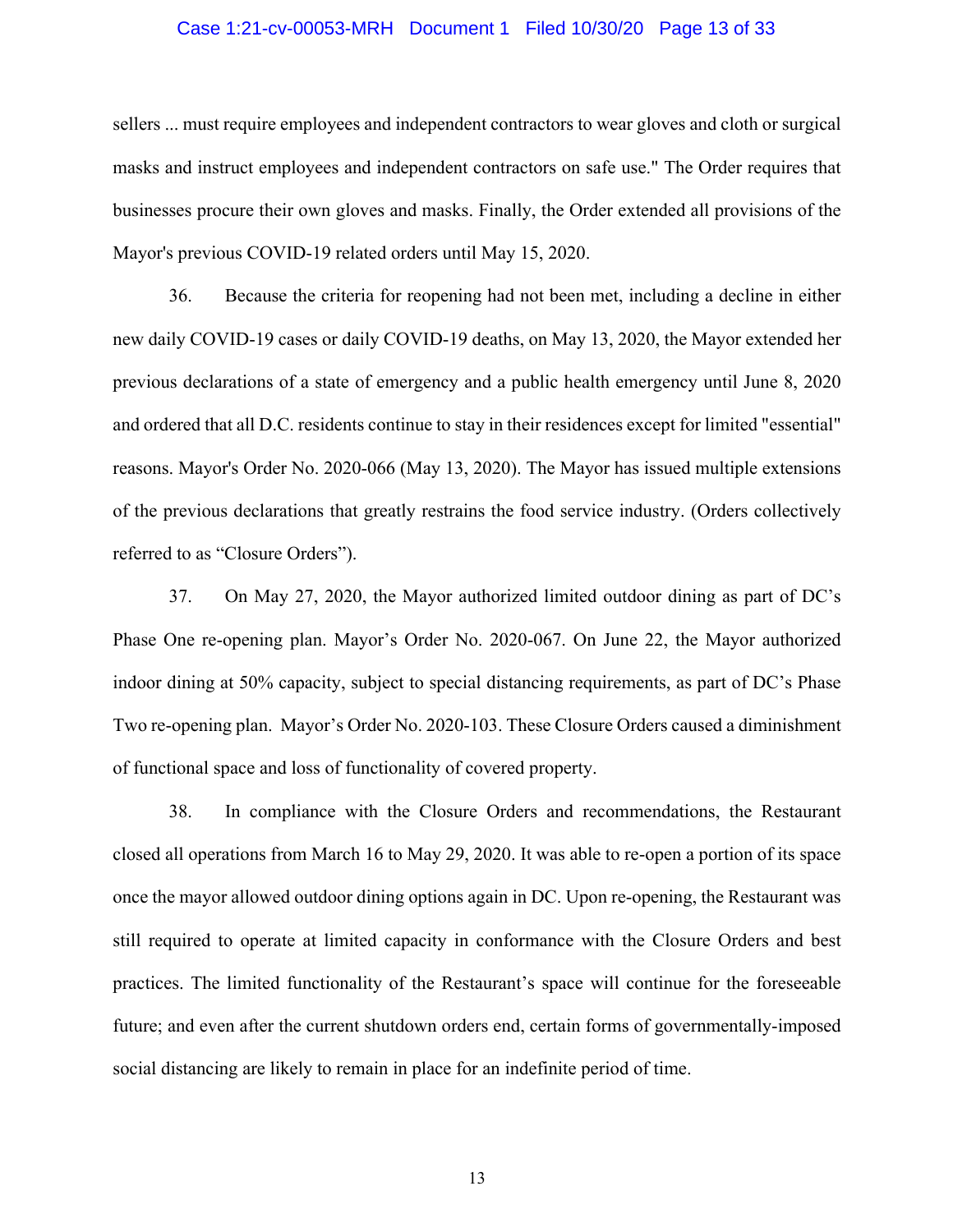#### Case 1:21-cv-00053-MRH Document 1 Filed 10/30/20 Page 14 of 33

39. As a direct consequence of the Closure Orders, which were issued to protect the public safety, since March 16, 2020, Plaintiff and the members of the Class have suffered a significant loss of business income and incurred extra expenses. Among other things, the Closure Orders caused a diminishment of functional space and loss of functionality of covered property.

### **III. Defendant's Standard All-Risk Commercial Property Insurance Policies.**

40. In many countries, property insurance is sold on a "specific peril" basis. Such policies only cover losses from causes that are expressly covered like an earthquake, fire, or terrorist attack. Conversely, most property policies sold in the United States are "all-risk" property damage policies which cover losses from *all* causes that are not expressly excluded.

41. Defendant's insurance policy(ies) issued to Plaintiff and the members of the Class are "all-risk" commercial property polices that cover loss or damage to the covered premises resulting from all risks, except those expressly excluded.

42. Plaintiff's policy, as well as the policies of other Class members, are standard forms that are used by Defendant for all insureds having applicable coverage and provide identical or substantially similar coverage for all Class members.

### **IV. Plaintiff's Factual Allegations**

43. To protect itself and the income generated by its business operations, Plaintiff purchased a policy of insurance issued by Erie with policy number Q462350840 (the "Policy"). (Attached as Exhibit 1.) The Policy includes Erie's Ultraflex Commercial Property Coverage (Form FX-00-01 (Ed. 11/18) UF-3553).

44. Among the coverages provided by the Policy was business interruption insurance, which, generally, would indemnify Plaintiff for lost income and profits in the event that its business was shut down.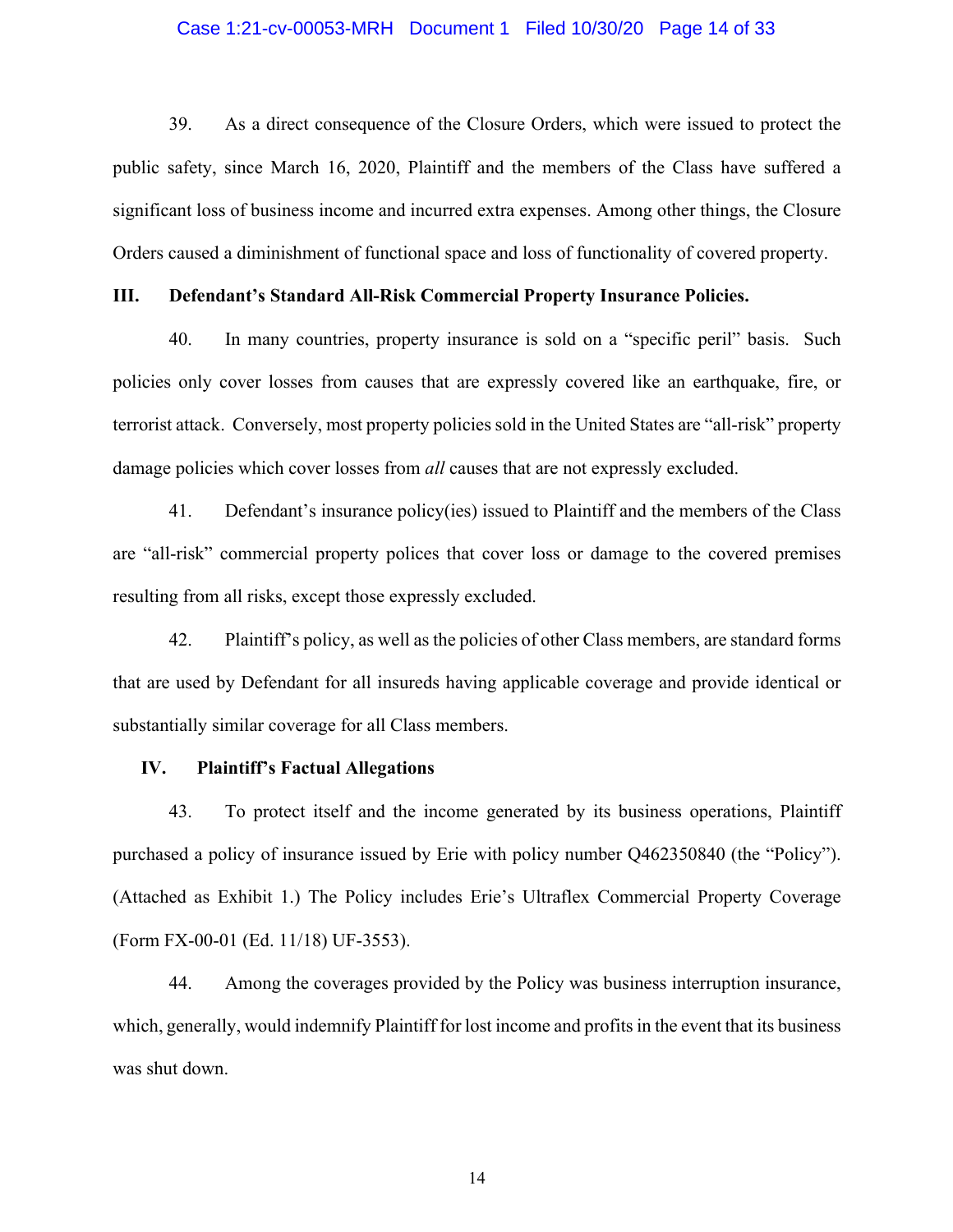45. Specifically, the Policy provided coverage for Income Protection – Coverage 3, in

Plaintiff's Policy states:

### **ADDITIONAL INCOME PROTECTION - COVERAGE 3**

#### A. Additional Income Protection Coverage

Income Protection means loss of "income" and/or "rental income" you sustain due to partial or total "interruption of business" resulting directly from "loss" or damage to property on the premises described in the "Declarations" from a peril insured against. "Loss" or damage also includes property in the

open, or in a vehicle, on the premises described in the "Declarations" or within 1,500 feet thereof.

If you are a tenant, your premises are the portion of the building described in the "Declarations" which:

- 1. You rent, lease, or occupy;
- 2. All routes within the building that service or are used to gain access to the described premises; and
- 3. The area within 1,500 feet of the premises described in the "Declarations" (with respect to "loss" or damage to covered property in the open or in a vehicle).

You are required to resume normal business operations as promptly as possible and shall use all available means to eliminate any unnecessary delay.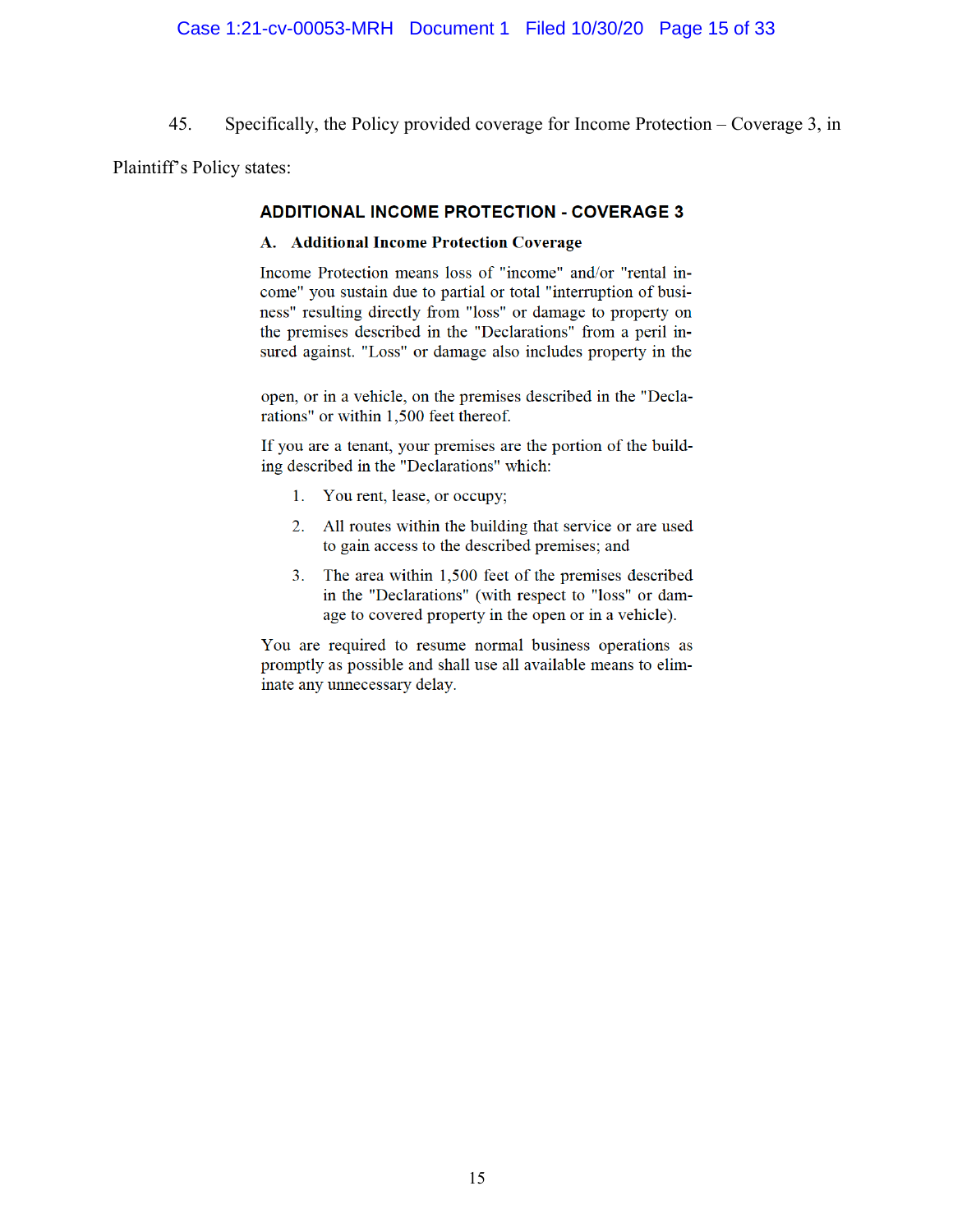46. The Policy also provides coverage for "Extra Expenses" incurred:

#### **B.** Extra Expense Coverage

Extra expense coverage is provided at the premises described in the "Declarations" only if the "Declarations" show that Additional Income Protection Coverage applies to that premises.

"Extra expense" means necessary expenses you incur due to partial or total "interruption of business" resulting directly from "loss" or damage to property on the premises described in the "Declarations" from a peril insured against. "Loss" or damage also includes property in the open, or in a vehicle, on the premises described in the "Declarations" or within 1,500 feet thereof.

We will pay necessary actual and necessary "extra expenses" (other than the expense to repair or replace property) sustained by you to:

- 1. Avoid or minimize the "interruption of business" and to continue your business operations:
	- At the premises described in the "Declarations"; a.  $\alpha$ r
	- b. At replacement premises or at temporary locations, including:
		- 1) Relocation expenses; and
		- 2) Costs to equip and operate the replacement premises or temporary locations.
- 2. Minimize the "interruption of business" if you cannot continue your business operations to the extent it reduces the amount of loss that would have been payable under loss of "income" and/or "rental income".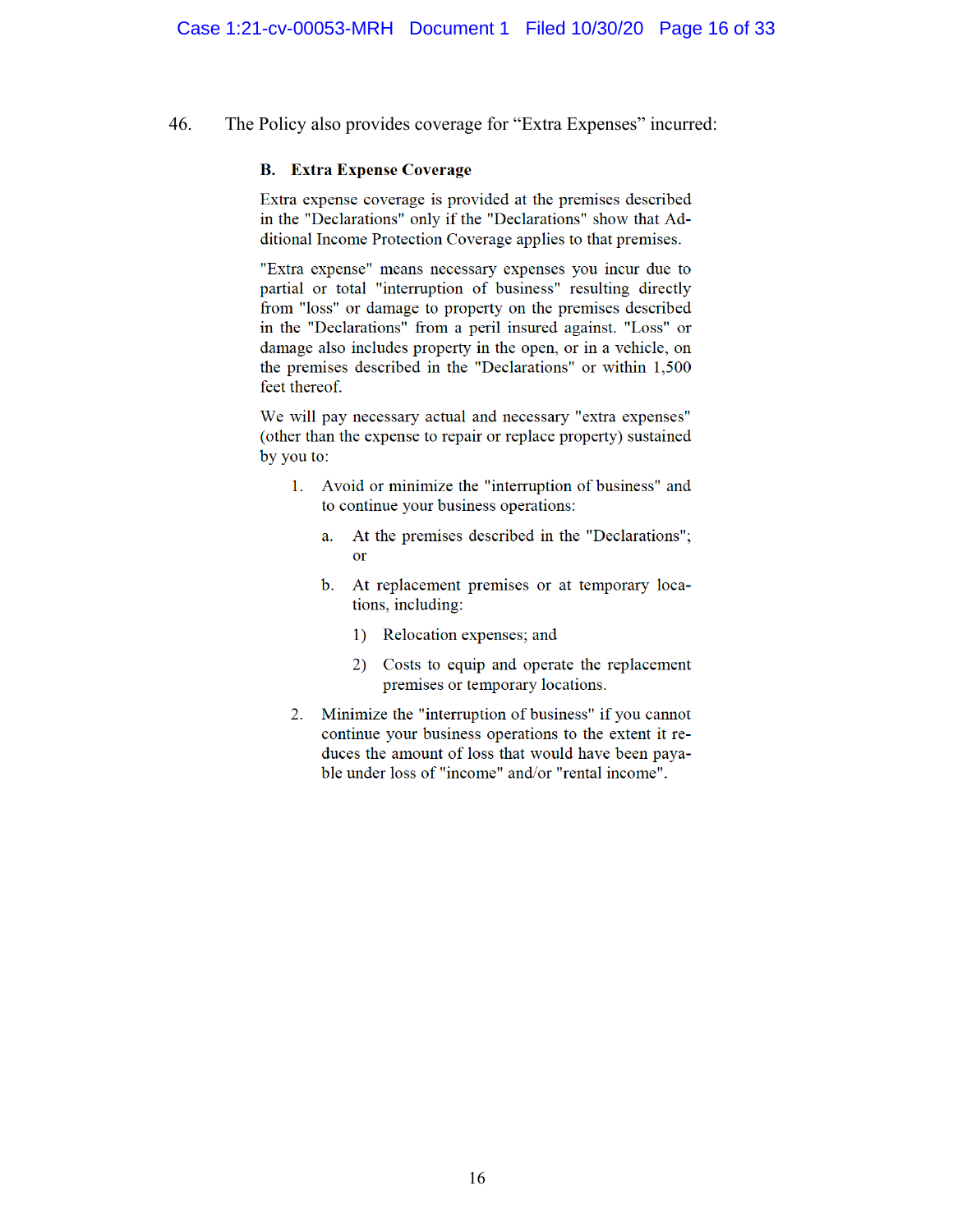47. Additionally, the Policy provides "Civil Authority" coverage:

## C. Additional Coverages

## 1. Civil Authority

When a peril insured against causes damage to property other than property at the premises described in the "Declarations", we will pay for the actual loss of "income" and/or "rental income" you sustain and necessary "extra expense" caused by action of civil authority that prohibits access to the premises described in the "Declarations" provided that both of the following apply:

- a. Access to the area immediately surrounding the damaged property is prohibited by civil authority as a result of the damage, and the premises described in the "Declarations" are within that area but are not more than one mile from the damaged property; and
- b. The action of civil authority is taken in response to dangerous physical conditions resulting from the damage or continuation of the peril insured against that caused the damage, or the action is taken to enable a civil authority to have unimpeded access to the damaged property.

Civil Authority coverage for "income" and/or "rental income" will begin 72 hours after the time of the first action of civil authority that prohibits access to the premises described in the "Declarations" and will apply for a period of up to four consecutive weeks from the date on which such coverage began.

Civil Authority coverage for "extra expense" will begin immediately after the time of the first action of civil authority that prohibits access to the premises described in the "Declarations" and will end:

- Four consecutive weeks after the date of that ac- $\mathbf{a}$ tion; or
- b. When your Civil Authority coverage for "income" and/or "rental income" ends;

whichever is later.

48. Plaintiff and the members of the Class lost business income (that otherwise would have been earned) and related expenses during a necessary interruption of their business / operations or the untenantability of their insured premises because they have been unable to use their property for its intended purpose.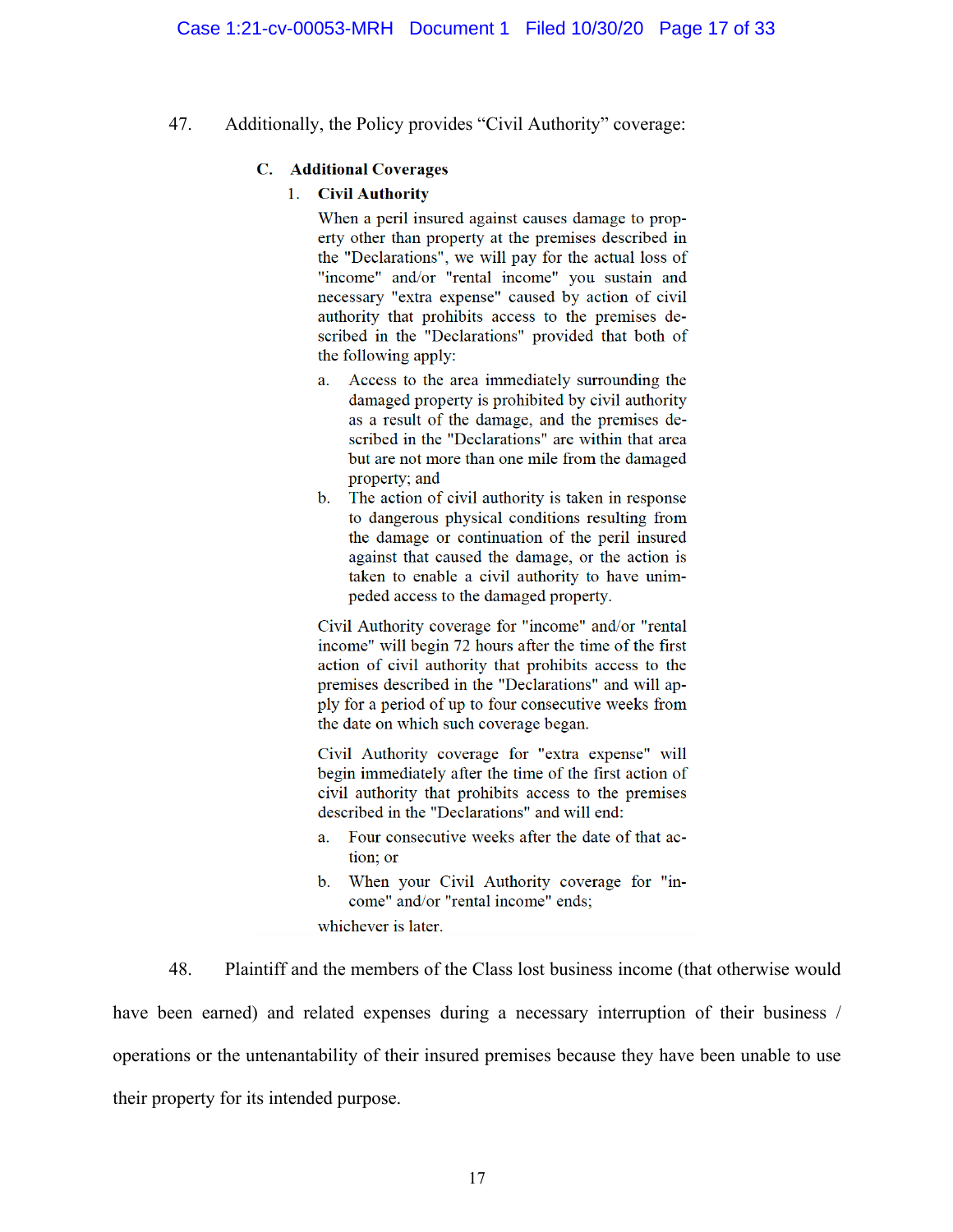### Case 1:21-cv-00053-MRH Document 1 Filed 10/30/20 Page 18 of 33

49. The Policy contains an exclusion for damage caused by contamination by any virus.

#### **B.** Coverages 1, 2, and 3

We do not cover under Building(s) - Coverage 1, Business Personal Property and Personal Property of Others - Coverage 2, and Additional Income Protection - Coverage 3 "loss" or damage caused:

….

16. By or resulting from any virus, bacterium, or other microorganism that induces or is capable of inducing physical distress, illness, or disease.

50. This exclusion is not applicable in this case because Plaintiff's losses were not "by or resulting from any virus…." Rather, the sole proximate cause of Plaintiff's losses was the Closure Orders, and not because coronavirus contaminated Plaintiff's property or that the virus itself caused damage to Plaintiff's insured property. Also, the virus exclusion was also not properly included in the policy.

51. Moreover, the virus exclusion is ambiguous. It is not clear that the plain language of the policy unambiguously and necessarily excludes Plaintiff's losses that were caused by the Closure Orders.

52. Notwithstanding the foregoing facts and circumstances, by way of letter dated March 26, 2020, Erie wrongfully denied Plaintiff's claims for business interruption coverage.

# **V. The Closure Orders Have Affected Policyholders Nationwide.**

53. The Closure Orders are physically impacting private commercial property throughout the United States and the District of Columbia, threatening the survival of thousands of restaurants, retail establishments, and other businesses that have had their business operations suspended or curtailed indefinitely by order of civil authorities.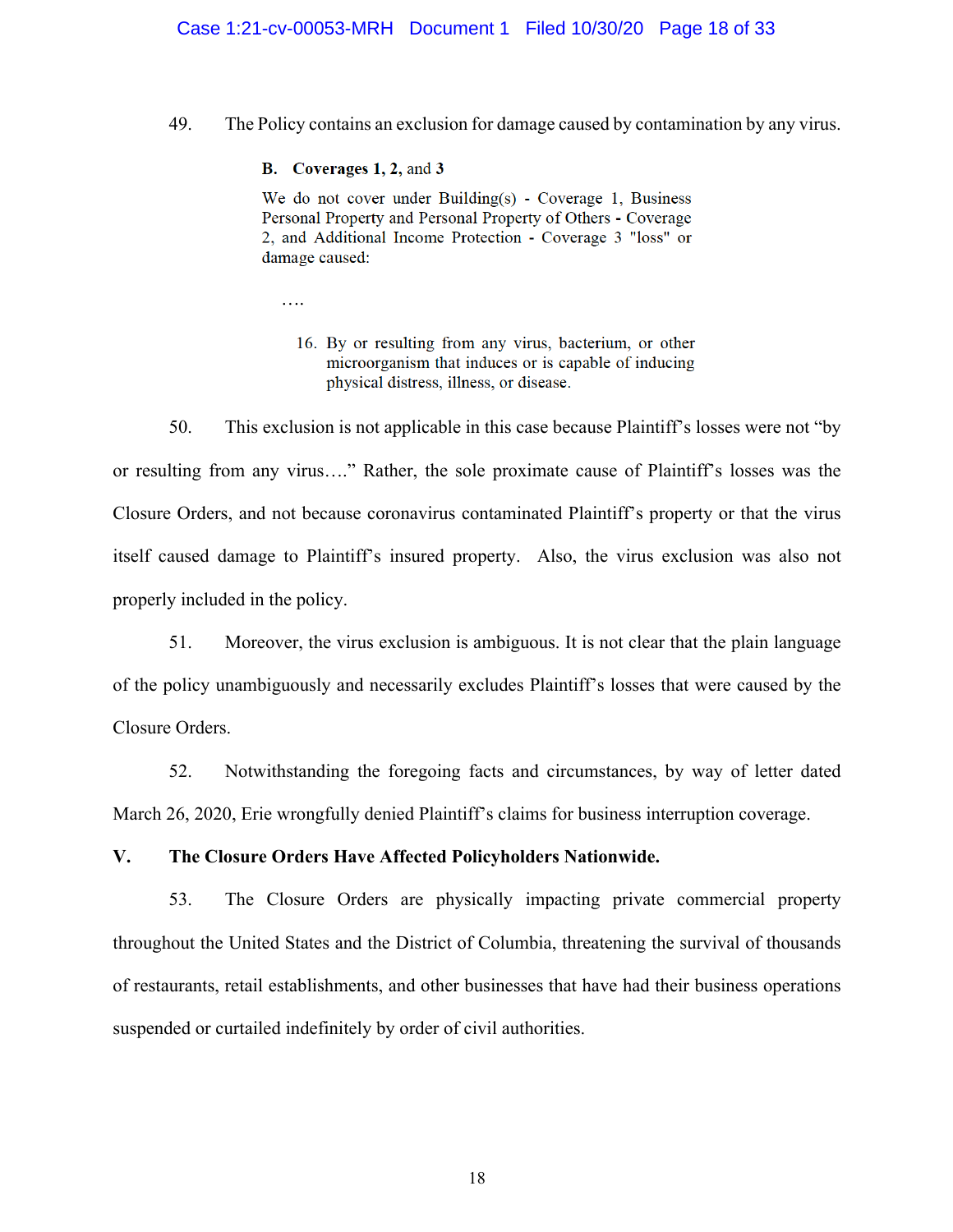### Case 1:21-cv-00053-MRH Document 1 Filed 10/30/20 Page 19 of 33

54. Exiles does not intend to cover losses caused by the Closure Orders as part of business interruption coverage. As previously stated, Exiles denied Plaintiff's claim, even though Plaintiff was forced to close its doors due to the Closure Orders. Upon information and belief, Exiles has denied similar claims submitted by other Class members across-the-board, a practice which is belied by not only the express terms of the insurance policies, but also: (a) the U.S. Small Business Administration's requirement that "reimbursement" from "business interruption insurance" be submitted along with an application for an Economic Injury Disaster Loan ("EIDL") loan;<sup>23</sup> and (b) America's SBDC, whose COVID-19 newsletter expressly states: "Business" interruption insurance also applies if government actions cause operations to cease temporarily, which results in a loss for a firm."<sup>24</sup>

55. As a result, many small businesses that maintain commercial multi-peril insurance policies with business interruption coverage will have significant uninsured losses absent declaratory relief from this Court. Indeed, even if state and local governments re-open, small businesses certainly still governed by social-distancing mandates and will continue to experience diminishing revenues due to the loss of covered property.

56. A declaratory judgment determining that the business income coverage provided in standard commercial property insurance policies applies to the suspension, curtailment, and interruption of business operations resulting from measures put into place by civil authorities is necessary to prevent Plaintiff and the members of the Class from being denied critical coverage for which they have collectively paid millions of dollars in premiums.

<sup>23</sup> *Applying for SBA Disaster Loans (EIDL)* at 12, U.S. SMALL BUS. ADMIN. (Mar. 26, 2020), https://www.sba.gov/sites/default/files/articles/EIDL\_

<sup>24</sup> *COVID-19: The Latest News and Resources for Your Business*, at 15, AMERICA'S SBDC (Mar. 20, 2020), https://www.dropbox.com/s/jcw2iw9vk2hcq9y/COVID%2019%20-%20Rev6.pdf?dl=0 (last visited Apr. 30, 2020).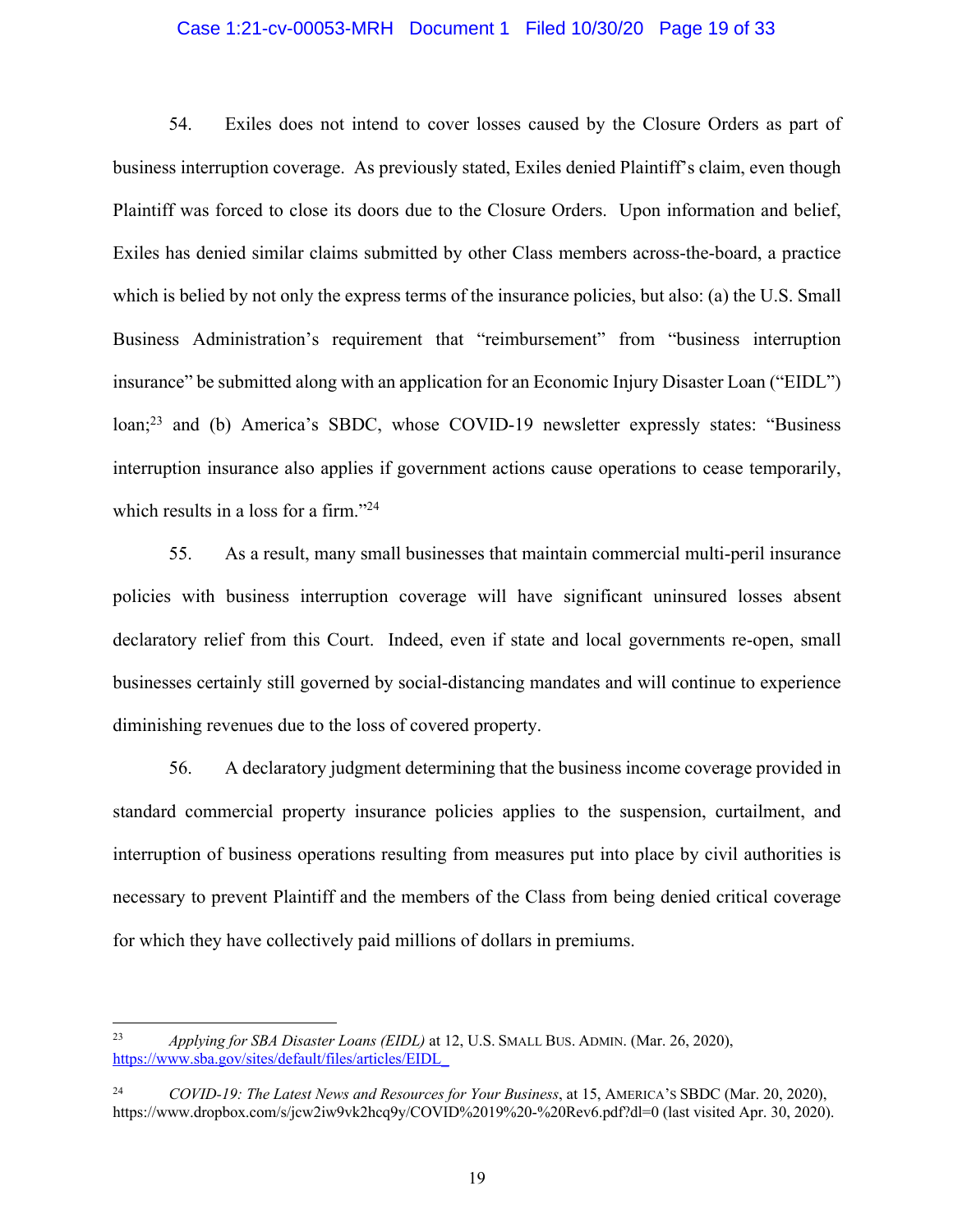# **CLASS ACTION ALLEGATIONS**

57. Plaintiff brings this lawsuit pursuant to Federal Rule of Civil Procedure 23(a) and

(b)(3) on behalf of itself and all other persons similarly situated.

The Multi-State Class is defined as:

All entities who have entered into standard all-risk commercial property insurance policies with Erie Insurance Exchange insuring property in the United States, where such policies provide for Additional Income Protection, Extra Expense, or Civil Authority coverage and do not exclude coverage for pandemics, and who have suffered losses due to measures put in place by civil authorities' stay-at-home or shelter-in-place orders since March 16, 2020.

The District of Columbia Sub-Class is defined as:

All entities who have entered into standard all-risk commercial property insurance policies with Erie Insurance Exchange insuring property in the District of Columbia, where such policies provide for Additional Income Protection, Extra Expense, or Civil Authority coverage and do not exclude coverage for pandemics, and who have suffered losses due to measures put in place by civil authorities' stayat-home or shelter-in-place orders since March 16, 2020.

Excluded from each Class and from the Sub-Class are the Defendant, its employees, officers, directors, legal representatives, heirs, successors, and wholly or partly owned subsidiaries or affiliated companies; class counsel and their employees; and the judicial officers and their immediate family members and associated court staff assigned to this case.

58. Plaintiff reserves the right to modify, expand, or amend the definitions of the proposed classes following the discovery period and before the Court determines whether class certification is appropriate.

59. Certification of Plaintiff's claims for class-wide treatment is appropriate because Plaintiff can prove the elements of its claim and Class members' claims on a class-wide basis using the same evidence as would prove those elements in individual actions alleging the same claims.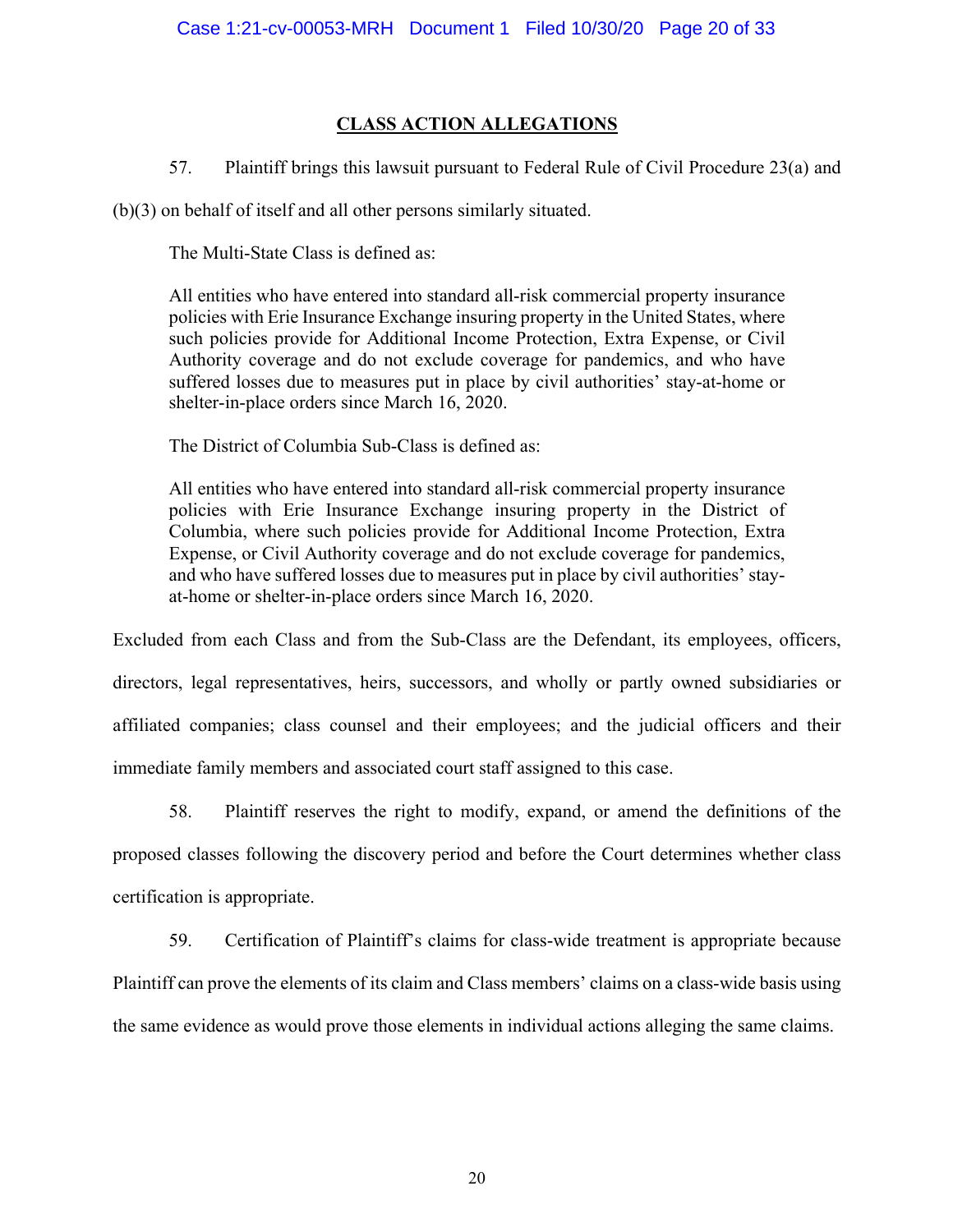#### **I. Numerosity**

60. This action satisfies the requirements of Fed. R. Civ. P.  $23(a)(1)$ . The Class numbers at least in the hundreds and consists of geographically dispersed business entities who are insured for business interruption losses. Defendant sells insurance policies throughout the United States. As such, joinder of the Class members is impracticable.

61. The identity of Class members is ascertainable because the names and addresses of all Class members can be identified in Defendant's or its agents' books and records. Plaintiff anticipates providing appropriate notice to the Class in compliance with Fed. R. Civ. P. 23(c)(2)(A) and/or (B), to be approved by the Court after class certification, or pursuant to court order under Fed. R. Civ. P. 23(d).

#### **II. Typicality**

62. This action satisfies the requirements of Fed. R. Civ. P.  $23(a)(3)$  because Plaintiff's claims are typical of the claims of each of the Class members because all Class members were and are similarly affected and their claims arise from the same all-risk commercial property insurance policy provisions entered into with Erie. Each Class member's insurance policy contains the same form providing coverage for business income loss. None of the forms exclude coverage due to a governmental action intended to reduce the effect of the ongoing global pandemic. As a result, a declaratory judgment as to the rights and obligations under Plaintiff's Policy will address the rights and obligations of all policyholders.

## **III. Adequacy of Representation**

63. Plaintiff is committed to prosecuting the action, will fairly and adequately protect the interests of the members of the class, and has retained counsel competent and experienced in class action litigation, including litigation relating to insurance policies. Plaintiff is aware of no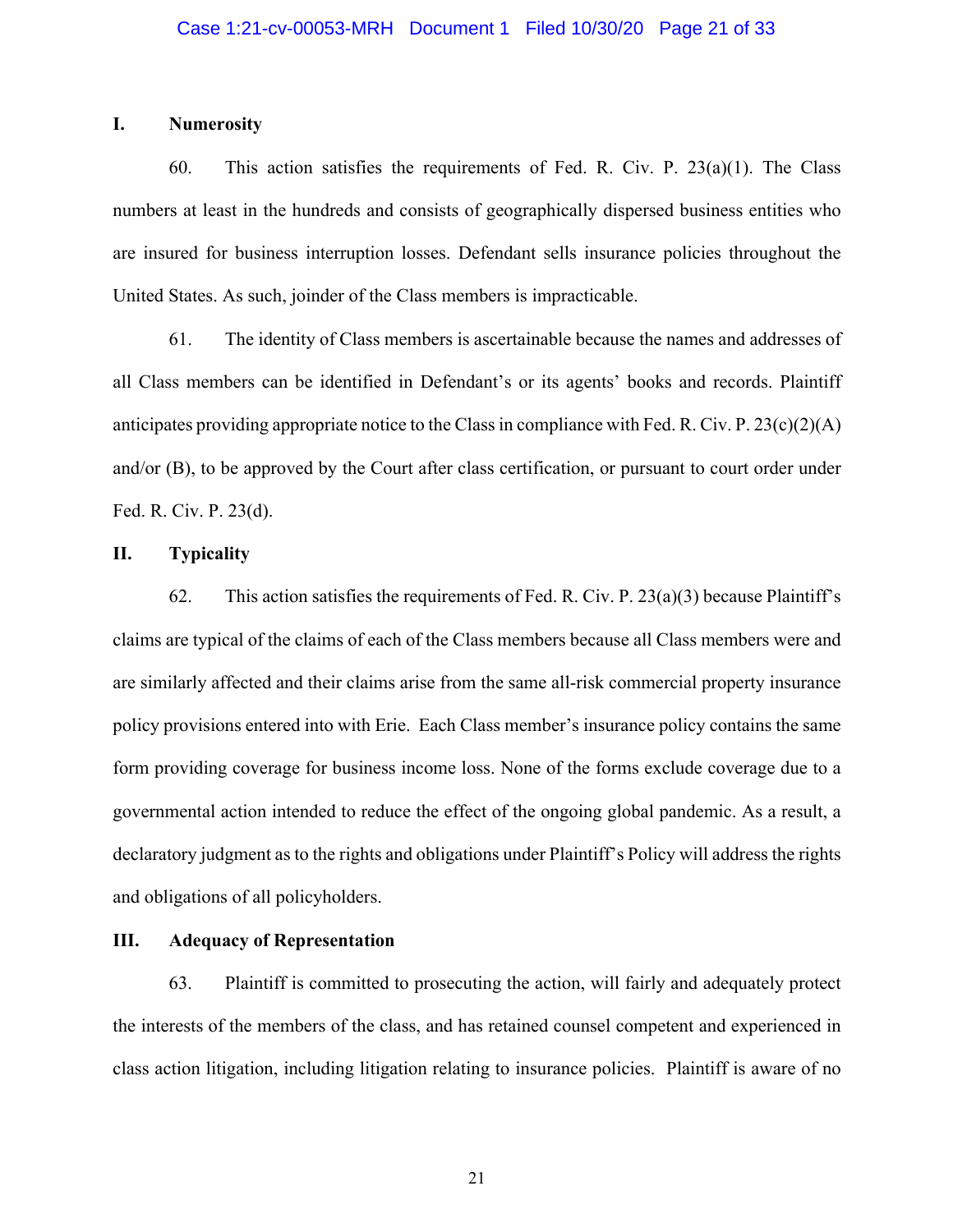#### Case 1:21-cv-00053-MRH Document 1 Filed 10/30/20 Page 22 of 33

interests antagonistic to or in conflict with other members of the Class. Plaintiff anticipates no difficulty in the management of this litigation as a class action.

#### **IV. Commonality**

64. This action satisfies the requirements of Fed. R. Civ. P.  $23(a)(2)$  because there are questions of law and fact that are common to each of the Class and Sub-Class. These common questions predominate over any questions affecting only individual Class members. The questions of law and fact common to the Class include, but are not limited to:

A. Whether there is an actual controversy between Plaintiff and Defendant as to the rights, duties, responsibilities and obligations of the parties under the business interruption provisions in standard all-risk commercial property insurance policies;

B. Whether measures in response to the COVID-19 pandemic are excluded from Plaintiff's and the Class members' standard all-risk commercial property insurance policies;

C. Whether the measures put in place by civil authorities' Closure Orders, stay-athome, or shelter-in-place orders since March 16, 2020, resulted in a covered loss to covered commercial property;

D. Whether Defendant has repudiated and anticipatorily breached the all-risk commercial property insurance policies it issued with business interruption coverage by intending to deny claims for coverage; and

E. Whether Plaintiff and the Class members suffered damages as a result of the anticipatory breach by Defendant.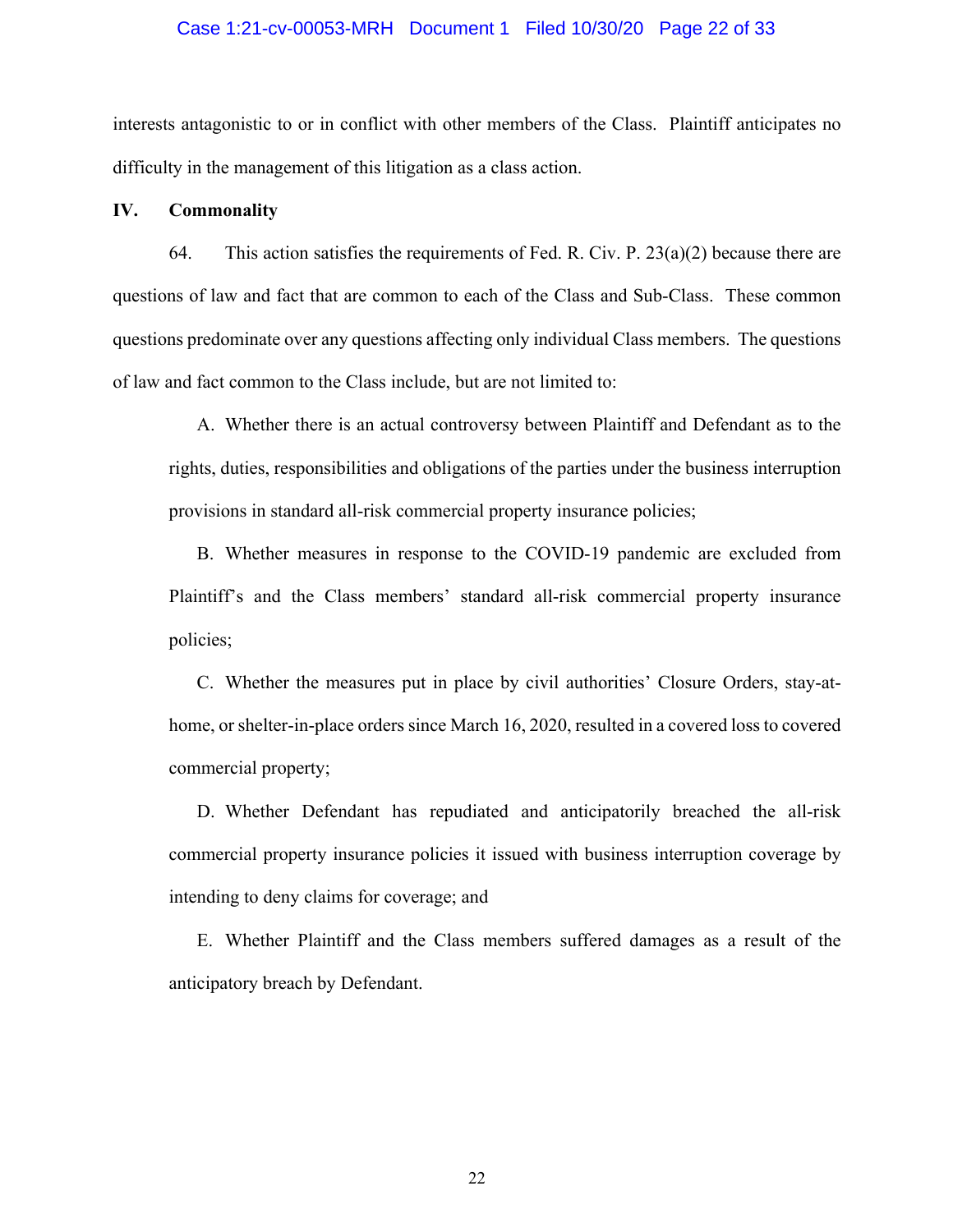#### **V. Superiority/Predominance**

65. This action satisfies the requirements of Fed. R. Civ. P. 23(b)(3). A class action is superior to other available methods for the fair and efficient adjudication of the rights of the class members. The joinder of individual class members is impracticable because of the vast number of Class members who have entered into the standard all-risk commercial property insurance policies with Defendant.

66. Because a declaratory judgment as to the rights and obligations under the uniform all-risk commercial property insurance policies will apply to all Class members, most or all Class members would have no rational economic interest in individually controlling the prosecution of specific actions. The burden imposed on the judicial system by individual litigation, and to Defendant, by even a small fraction of the Class members, would be substantial.

67. In comparison to piecemeal litigation, class action litigation presents far fewer management difficulties, far better conserves the resources of both the judiciary and the parties, and far more effectively protects the rights of each Class member. The benefits to the legitimate interests of the parties, the Court, and the public resulting from class action litigation substantially outweigh the expenses, burdens, inconsistencies, economic infeasibility, and inefficiencies of individualized litigation. Class adjudication is superior to other alternatives under Fed. R. Civ. P.  $23(b)(3)(D)$ . Class action treatment will also avoid the substantial risk of inconsistent factual and legal determinations on the many issues in this lawsuit.

68. Plaintiff knows of no obstacles likely to be encountered in the management of this action that would preclude its maintenance as a class action. Rule 23 provides the Court with the authority and flexibility to maximize the efficiencies and benefits of the class mechanism and reduce management challenges. The Court may, on motion of Plaintiff or on its own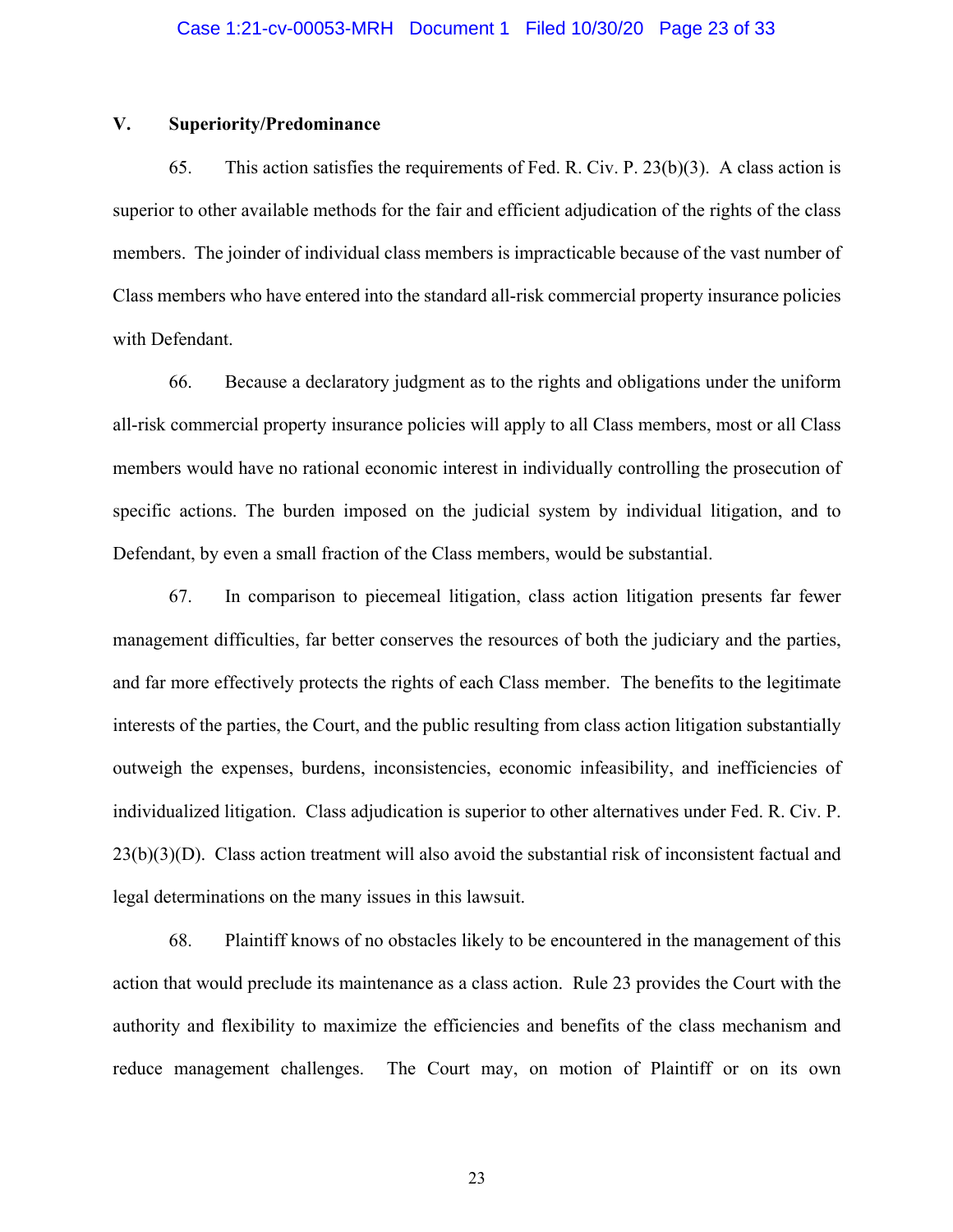#### Case 1:21-cv-00053-MRH Document 1 Filed 10/30/20 Page 24 of 33

determination, certify nationwide and statewide classes for claims sharing common legal questions; use the provisions of Rule  $23(c)(4)$  to certify particular claims, issues, or common questions of law or of fact for class-wide adjudication; certify and adjudicate bellwether class claims; and use Rule  $23(c)(5)$  to divide any Class into subclasses.

# **COUNT ONE DECLARATORY RELIEF – INCOME PROTECTION COVERAGE (On Behalf of the Multi-State Class and District of Columbia Subclass)**

69. Plaintiff re-alleges and incorporates by reference into this cause of action all allegations set forth in the preceding paragraphs of this Complaint. To the extent necessary, this cause of action is pleaded in the alternative to the other causes of action.

70. Plaintiff brings this claim for declaratory relief individually and on behalf of the other members of the Multi-State Class and District of Columbia Subclass.

71. Plaintiff's Policy, as well as those of the other Class members, are contracts under which Defendant was paid premiums in exchange for its promise to pay Plaintiff's and the other Class members' losses for claims covered by the Policies.

72. On information and belief, Plaintiff and other Class members have complied with all applicable provisions of the Policies and/or those provisions have been waived by Defendant or Defendant is estopped from asserting them, and yet Defendant has abrogated its insurance coverage obligations pursuant to the Policies' clear and unambiguous terms and has wrongfully and illegally refused to provide coverage to which Plaintiff and Class members are entitled.

73. On information and belief, Defendant has denied claims related to Closure Orders on a uniform and class-wide basis, without individual bases or investigations, so the Court can render declaratory judgment no matter whether members of the Class have filed a claim.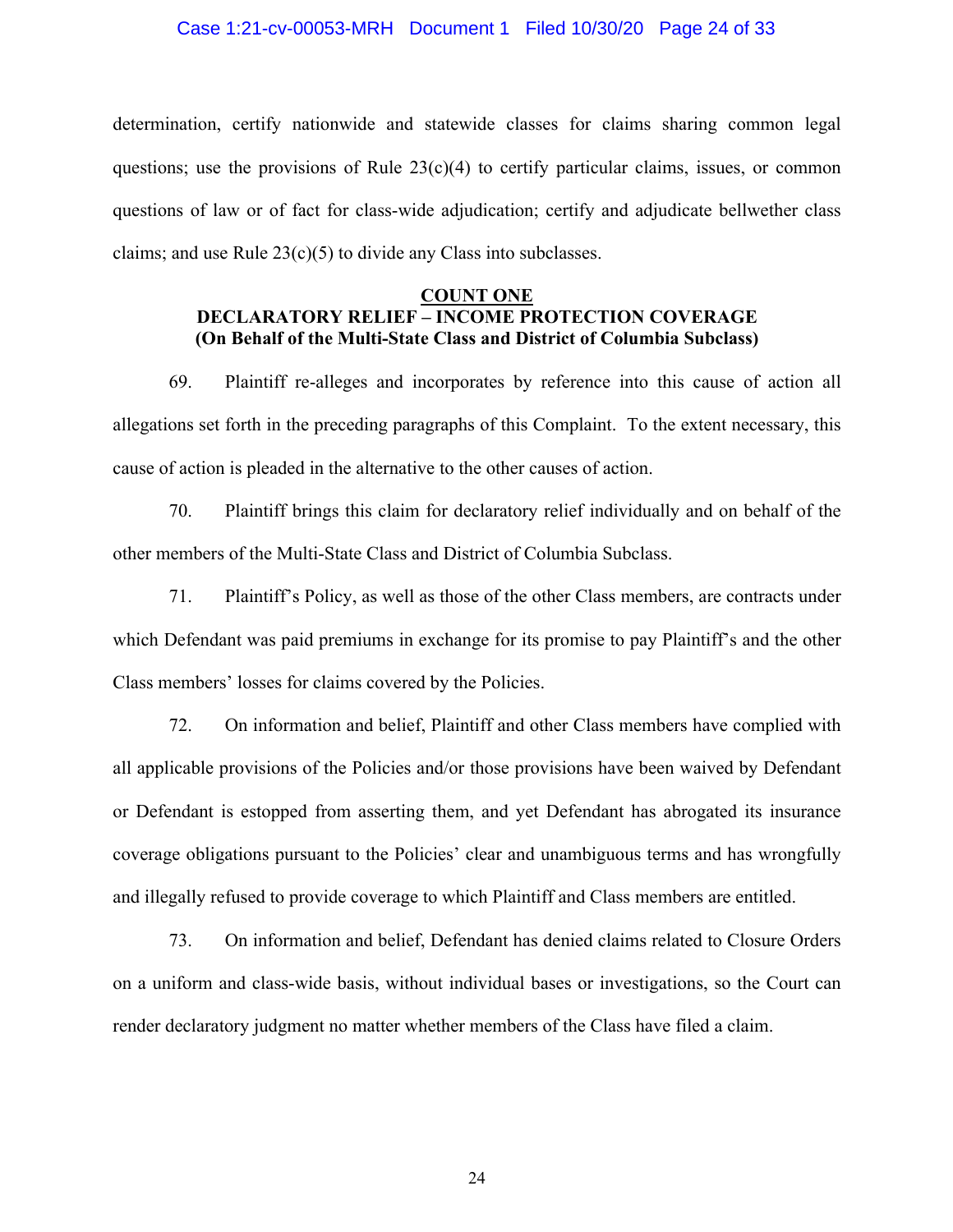#### Case 1:21-cv-00053-MRH Document 1 Filed 10/30/20 Page 25 of 33

74. An actual case or controversy exists regarding Plaintiff's and the other Class members' rights and Defendant's obligations under the Policies to reimburse Plaintiff and Class members for the full amount of Income Protection losses incurred by Plaintiff and the other Class members in connection with the period of partial or total interruption of business stemming from the Closure Orders.

75. Pursuant to 28 U.S.C. § 2201, Plaintiff and the other Class members seek a declaratory judgment from this Court declaring the following:

- (a) Plaintiff and the other Class members incurred Income Protection losses in connection with the Closure Orders and the necessary interruption of their businesses stemming from such orders;
- (b) Defendant is obligated to pay Plaintiff and other Class members for the full amount of the Income Protection losses incurred and to be incurred in connection with the Closure Orders during the period of partial or total interruption of business stemming from such orders.

#### **COUNT TWO**

# **BREACH OF CONTRACT – INCOME PROTECTION COVERAGE (On Behalf of the Multi-State Class and District of Columbia Subclass)**

76. Plaintiff re-alleges and incorporates by reference into this cause of action all allegations set forth in the preceding paragraphs of this Complaint. To the extent necessary, this cause of action is pleaded in the alternative to the other causes of action.

77. Plaintiff brings this claim individually and on behalf of the other members of the Multi-State Class and District of Columbia Subclass.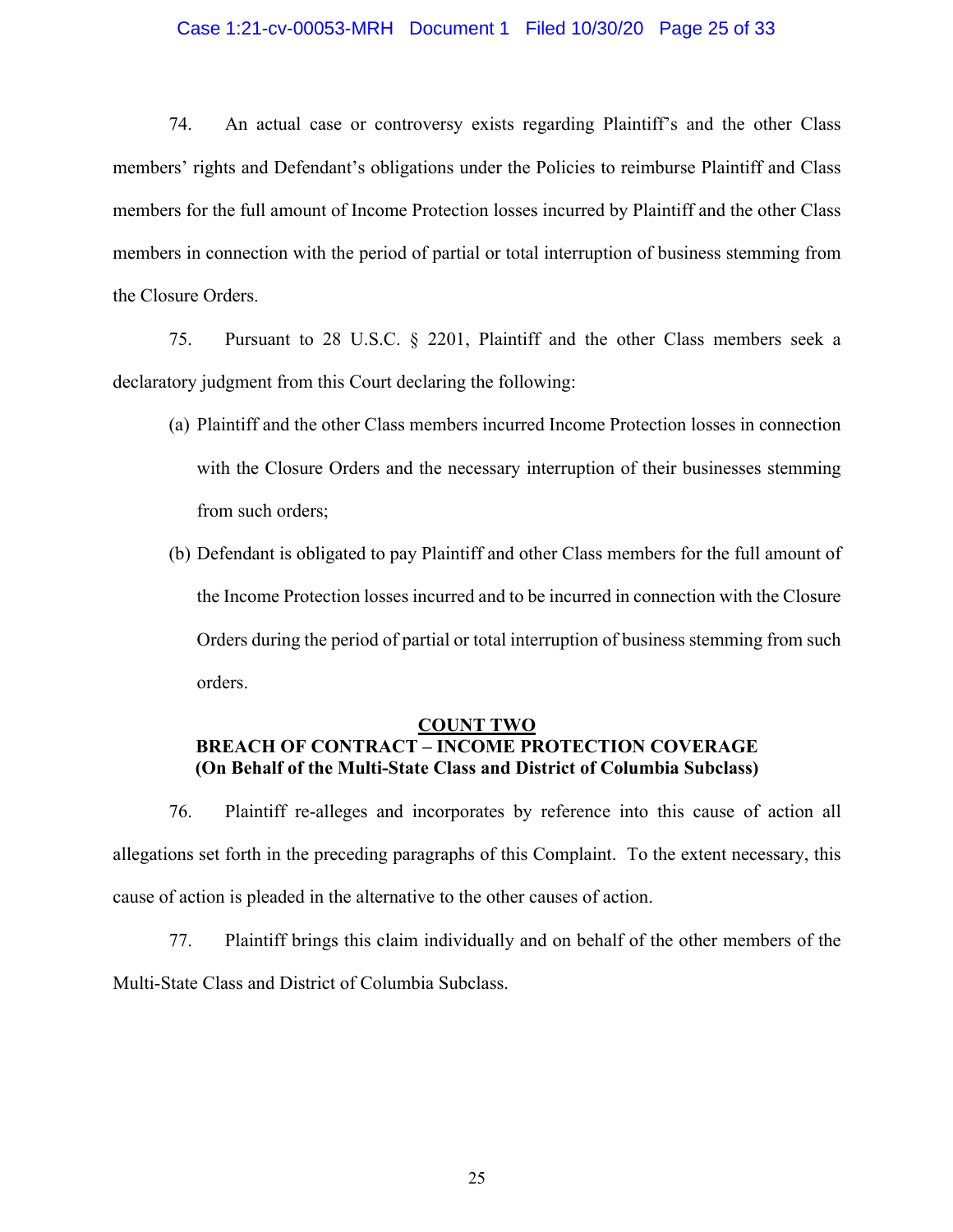#### Case 1:21-cv-00053-MRH Document 1 Filed 10/30/20 Page 26 of 33

78. Plaintiff's Policy, as well as those of the other Class members, are contracts under which Defendant was paid premiums in exchange for its promise to pay Plaintiff's and the other Class members' losses for claims covered by the Policies.

79. In the Policies, Defendant agreed to pay for its insureds' loss of income sustained due to partial or total interruption of business resulting directly from a loss or damage to their insured premises.

80. The Closure Orders caused a direct and accidental loss of or damage to the Plaintiff and other Class member's insured property. The Closure Orders necessitated a partial or total interruption of business at the insured property. Losses caused by the Closure Orders thus triggered the Income Protection coverage of Plaintiff's and the other Class members' Erie policies.

81. On information and belief, Plaintiff and the other Class members have complied with all applicable provisions of their policies and/or those provisions have been waived by Defendant or Defendant is estopped from asserting them, and yet Defendant has abrogated its insurance coverage obligations pursuant to the Policies' clear and unambiguous terms.

82. By denying coverage for any Income Protection losses incurred by Plaintiff and other Class members as a result of the Closure Orders, Defendant has breached its coverage obligations under the Policies.

83. As a result of Defendant's breaches of the Policies, Plaintiff and the other Class members have sustained substantial damages for which Defendant is liable, in an amount to be established at trial.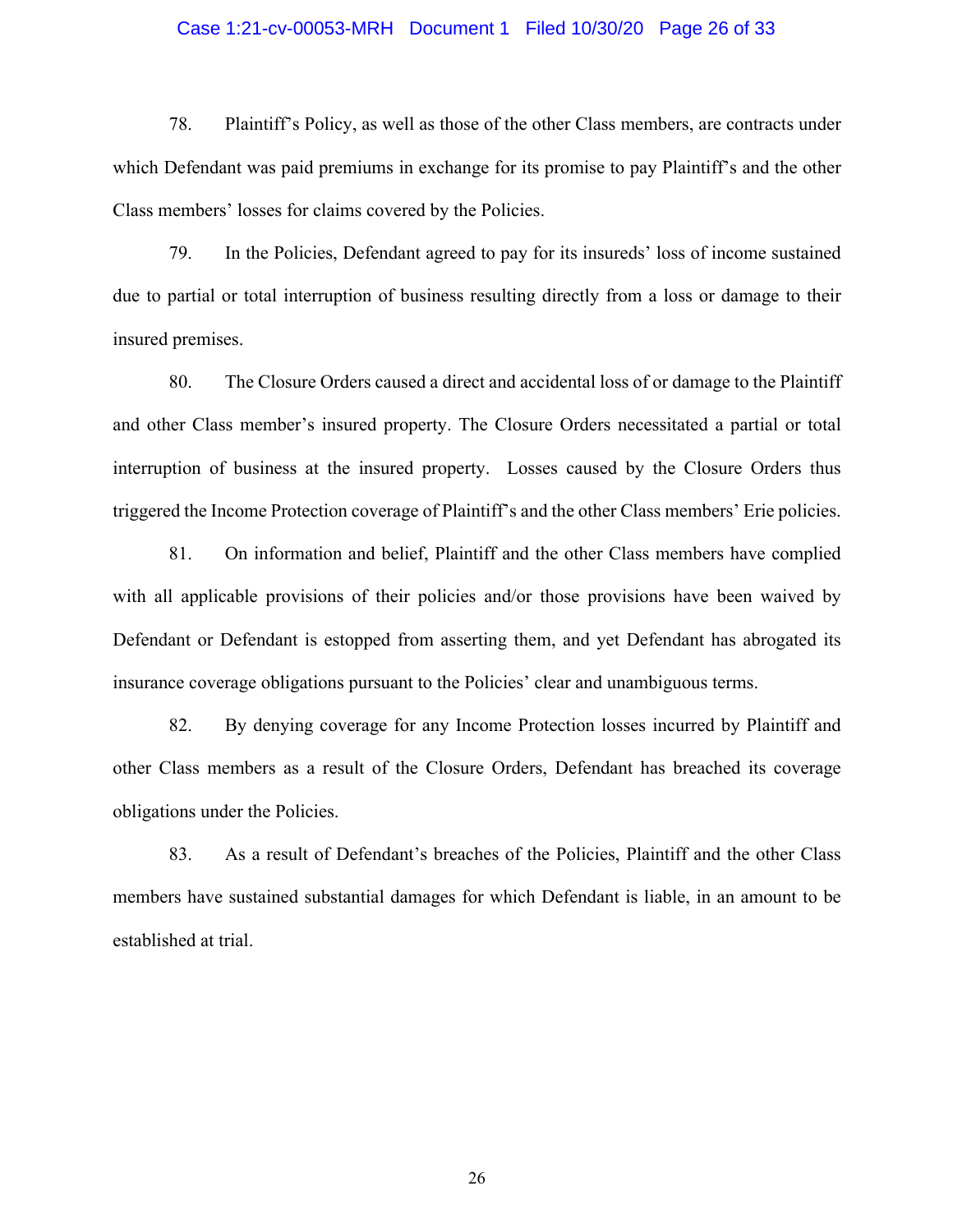## **COUNT THREE DECLARATORY RELIEF – EXTRA EXPENSE COVERAGE (On Behalf of the Multi-State Class and District of Columbia Subclass)**

84. Plaintiff re-alleges and incorporates by reference into this cause of action all allegations set forth in the preceding paragraphs of this Complaint. To the extent necessary, this cause of action is pleaded in the alternative to the other causes of action.

85. Plaintiff brings this claim for declaratory relief individually and on behalf of the other members of the Multi-State Class and District of Columbia Subclass.

86. Plaintiff's Policy, as well as those of the other Class members, are contracts under which Defendant was paid premiums in exchange for its promise to pay Plaintiff's and the other Class members' losses for claims covered by the Policies.

87. On information and belief, Plaintiff and other Class members have complied with all applicable provisions of the Policies and/or those provisions have been waived by Defendant or Defendant is estopped from asserting them, and yet Defendant has abrogated its insurance coverage obligations pursuant to the Policies' clear and unambiguous terms and has wrongfully and illegally refused to provide coverage to which Plaintiff and Class members are entitled.

88. On information and belief, Defendant has denied claims related to Closure Orders on a uniform and class-wide basis, without individual bases or investigations, so the Court can render declaratory judgment no matter whether members of the Class have filed a claim.

89. An actual case or controversy exists regarding Plaintiff's and the other Class members' rights and Defendant's obligations under the Policies to reimburse Plaintiff and Class members for the full amount of Extra Expense losses incurred by Plaintiff and the other Class members in connection with the period of partial or total interruption of business stemming from the Closure Orders.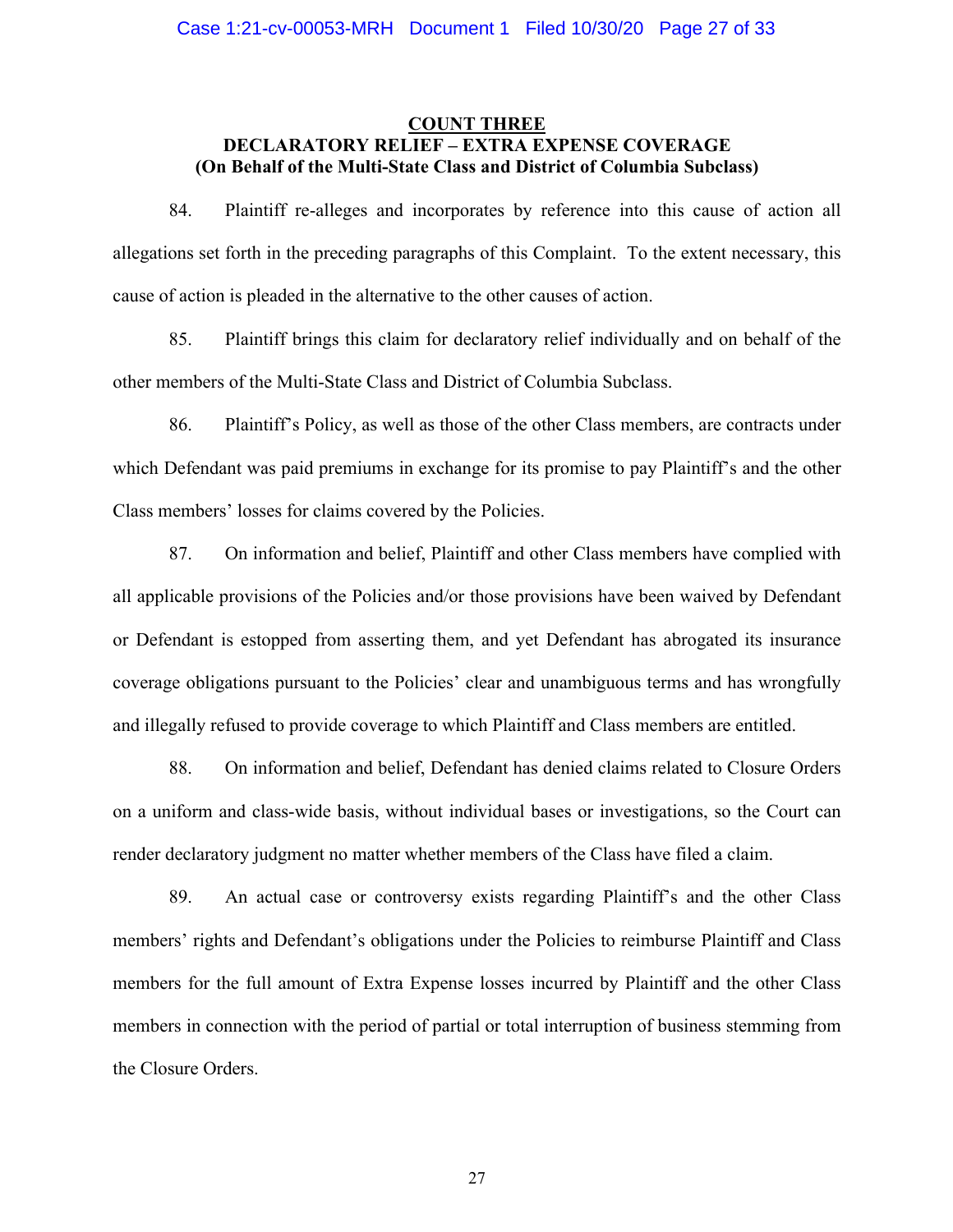#### Case 1:21-cv-00053-MRH Document 1 Filed 10/30/20 Page 28 of 33

90. Pursuant to 28 U.S.C. § 2201, Plaintiff and the other Class members seek a declaratory judgment from this Court declaring the following:

- (a) Plaintiff and the other Class members incurred Extra Expense losses in connection with the Closure Orders and the necessary interruption of their businesses stemming from such orders;
- (b) Defendant is obligated to pay Plaintiff and other Class members for the full amount of the Extra Expense losses incurred and to be incurred in connection with the Closure Orders during the period of partial or total interruption of business stemming from such orders.

# **COUNT FOUR BREACH OF CONTRACT – EXTRA EXPENSES COVERAGE (On Behalf of the Multi-State Class and District of Columbia Subclass)**

91. Plaintiff re-alleges and incorporates by reference into this cause of action all allegations set forth in the preceding paragraphs of this Complaint. To the extent necessary, this cause of action is pleaded in the alternative to the other causes of action.

92. Plaintiff brings this claim individually and on behalf of the other members of the Multi-State Class and District of Columbia Subclass.

93. Plaintiff's Policy, as well as those of the other Class members, are contracts under which Defendant was paid premiums in exchange for its promise to pay Plaintiff's and the other Class members' losses for claims covered by the Policies.

94. In the Policies, Defendant agreed to pay for its insureds' necessary expenses incurred due to partial or total interruption of business resulting directly from a loss or damage to their insured premises.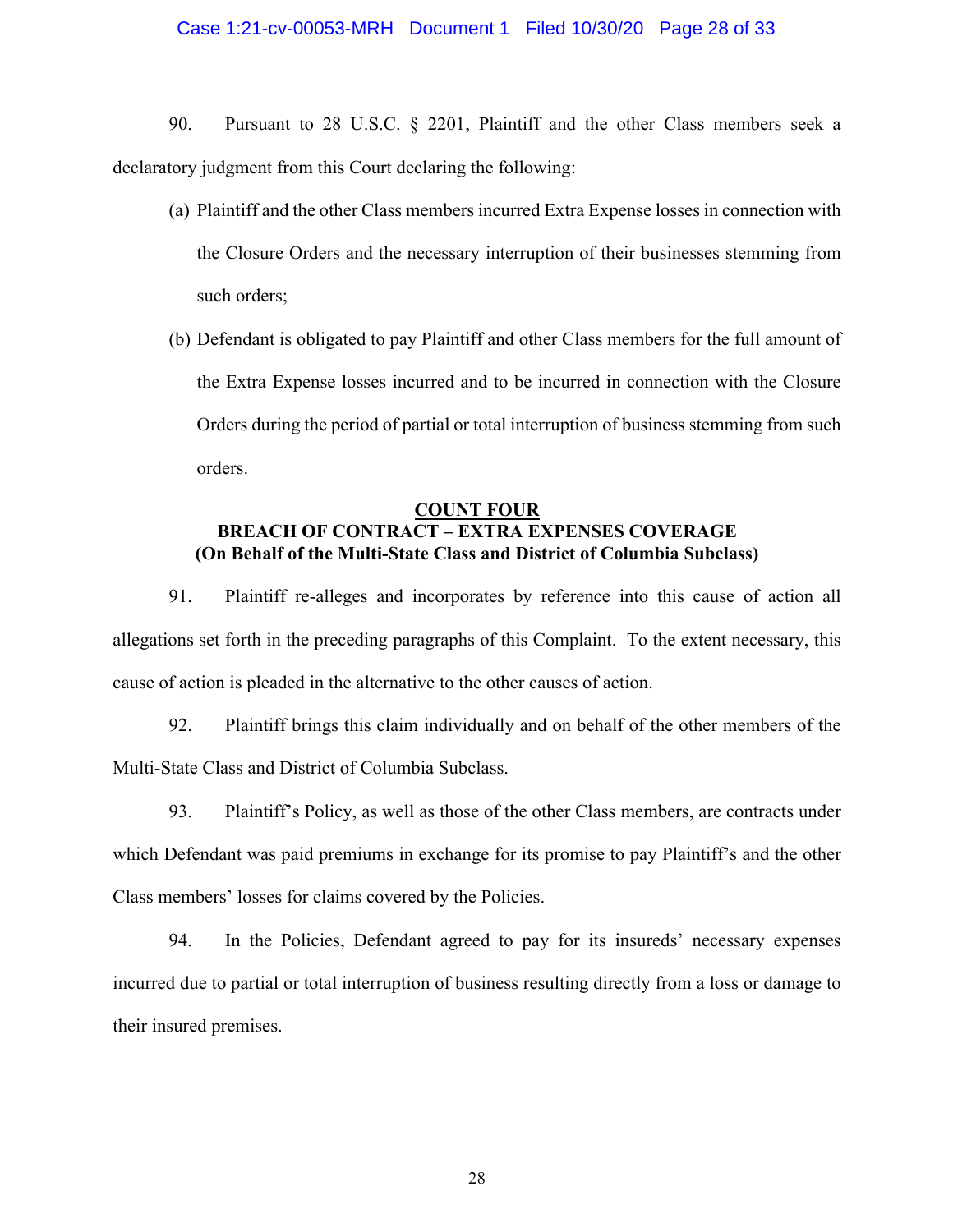#### Case 1:21-cv-00053-MRH Document 1 Filed 10/30/20 Page 29 of 33

95. The Closure Orders caused a direct and accidental loss of or damage to the Plaintiff and other Class member's insured property. The Closure Orders necessitated a partial or total interruption of business at the insured property. Losses caused by the Closure Orders thus triggered Extra Expense coverage of Plaintiff's and the other Class members' Erie policies.

96. On information and belief, Plaintiff and the other Class members have complied with all applicable provisions of their policies and/or those provisions have been waived by Defendant or Defendant is estopped from asserting them, and yet Defendant has abrogated its insurance coverage obligations pursuant to the Policies' clear and unambiguous terms.

97. By denying coverage for any Extra Expense losses incurred by Plaintiff and other Class members as a result of the Closure Orders, Defendant has breached its coverage obligations under the Policies.

98. As a result of Defendant's breaches of the Policies, Plaintiff and the other Class members have sustained substantial damages for which Defendant is liable, in an amount to be established at trial.

## **COUNT FIVE DECLARATORY RELIEF – CIVIL AUTHORITY COVERAGE (On Behalf of the Multi-State Class and District of Columbia Subclass)**

99. Plaintiff re-alleges and incorporates by reference into this cause of action all allegations set forth in the preceding paragraphs of this Complaint. To the extent necessary, this cause of action is pleaded in the alternative to the other causes of action.

100. Plaintiff brings this claim for declaratory relief individually and on behalf of the other members of the Multi-State Class and District of Columbia Subclass.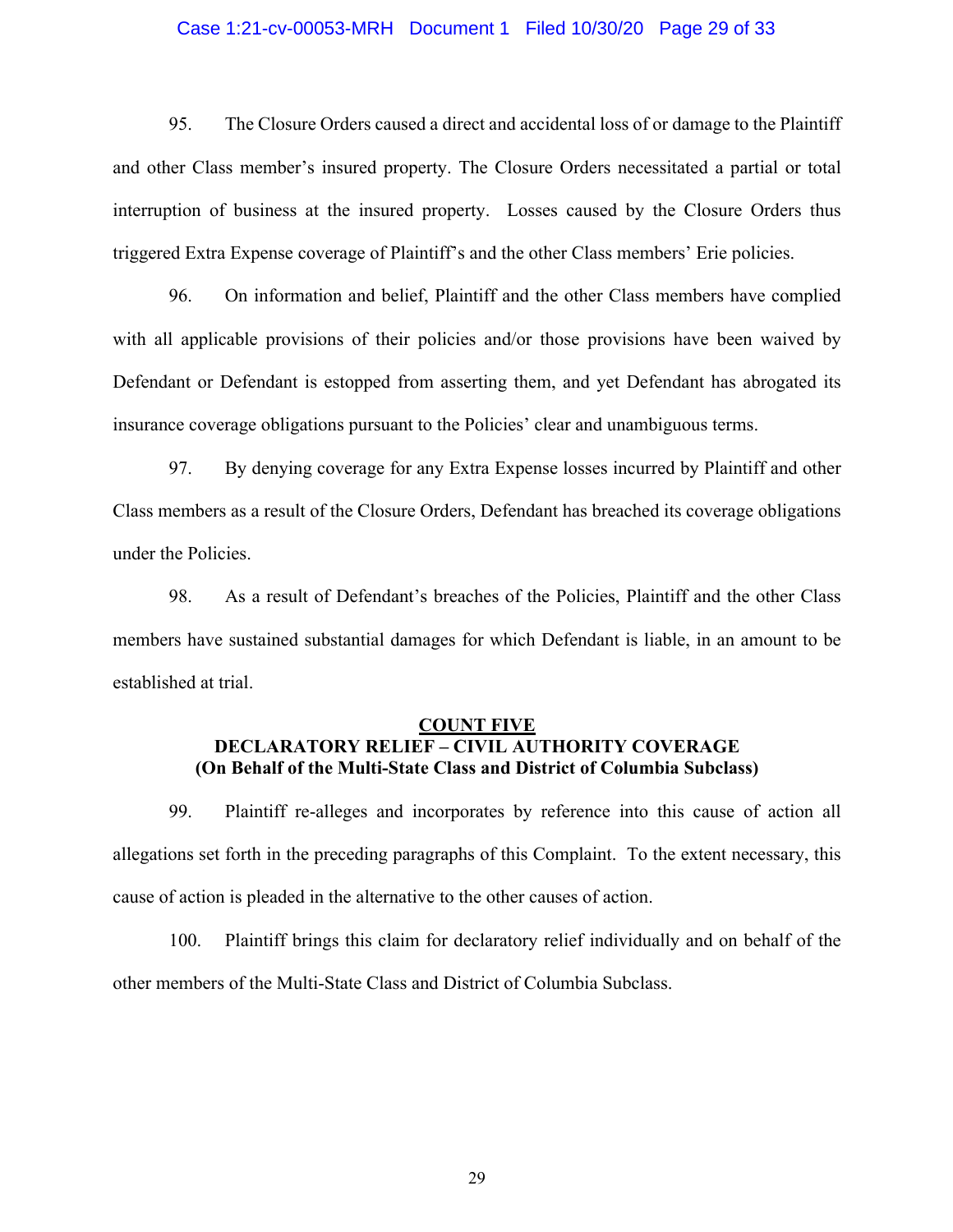#### Case 1:21-cv-00053-MRH Document 1 Filed 10/30/20 Page 30 of 33

101. Plaintiff's Policy, as well as those of the other Class members, are contracts under which Defendant was paid premiums in exchange for its promise to pay Plaintiff's and the other Class members' losses for claims covered by the Policies.

102. On information and belief, Plaintiff and other Class members have complied with all applicable provisions of the Policies and/or those provisions have been waived by Defendant or Defendant is estopped from asserting them, and yet Defendant has abrogated its insurance coverage obligations pursuant to the Policies' clear and unambiguous terms and has wrongfully and illegally refused to provide coverage to which Plaintiff and Class members are entitled.

103. On information and belief, Defendant has denied claims related to Closure Orders on a uniform and class-wide basis, without individual bases or investigations, so the Court can render declaratory judgment no matter whether members of the Class have filed a claim.

104. An actual case or controversy exists regarding Plaintiff's and the other Class members' rights and Defendant's obligations under the Policies to reimburse Plaintiff and Class members for the full amount of Civil Authority losses incurred by Plaintiff and the other Class members in connection with the period of partial or total interruption of business stemming from the Closure Orders..

105. Pursuant to 28 U.S.C. § 2201, Plaintiff and the other Class members seek a declaratory judgment from this Court declaring the following:

- (c) Plaintiff and the other Class members incurred Civil Authority losses in connection with the Closure Orders and the necessary interruption of their businesses stemming from such orders;
- (d) Defendant is obligated to pay Plaintiff and other Class members for the full amount of the Civil Authority losses incurred and to be incurred in connection with the Closure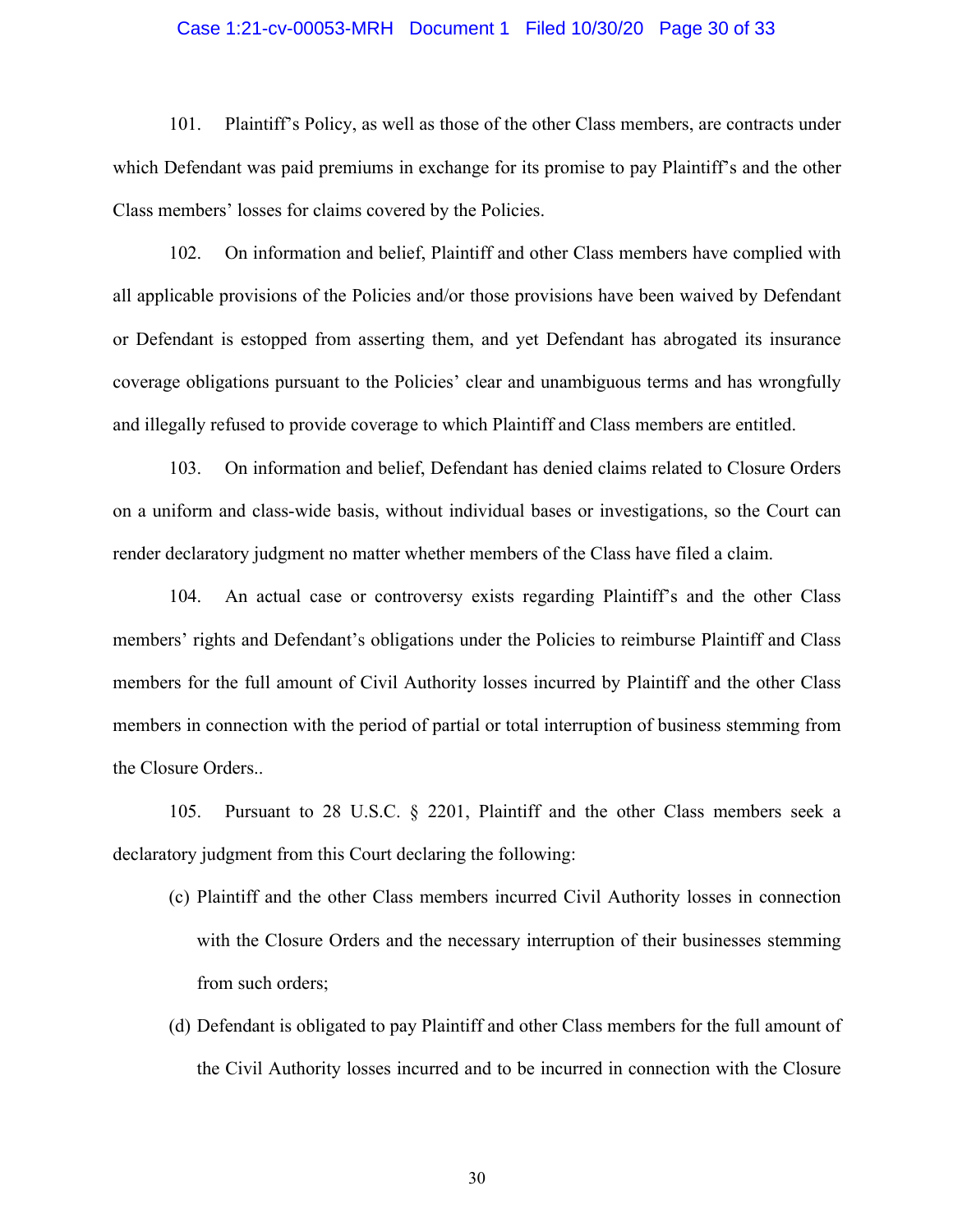Orders during the period of partial or total interruption of business stemming from such orders.

### **COUNT SIX**

# **BREACH OF CONTRACT – CIVIL AUTHORITY COVERAGE (On Behalf of the Multi-State Class and District of Columbia Subclass)**

106. Plaintiff re-alleges and incorporates by reference into this cause of action all allegations set forth in the preceding paragraphs of this Complaint. To the extent necessary, this cause of action is pleaded in the alternative to the other causes of action.

107. Plaintiff brings this claim individually and on behalf of the other members of the Multi-State Class and District of Columbia Subclass.

108. Plaintiff's Policy, as well as those of the other Class members, are contracts under which Defendant was paid premiums in exchange for its promise to pay Plaintiff's and the other Class members' losses for claims covered by the Policies.

109. In the Policies, Defendant agreed to pay for its insureds' loss of income and extra expenses sustained as a result of an action of a civil authority that prohibits access to the insured premises, when the civil authority action is taken in response to damage to property other than the insured premises but within one mile of the insured premises.

110. The Closure Orders triggered Civil Authority coverage in Plaintiff's and the other Class members' Erie policies.

111. On information and belief, Plaintiff and the other Class members have complied with all applicable provisions of their policies and/or those provisions have been waived by Defendant or Defendant is estopped from asserting them, and yet Defendant has abrogated its insurance coverage obligations pursuant to the Policies' clear and unambiguous terms.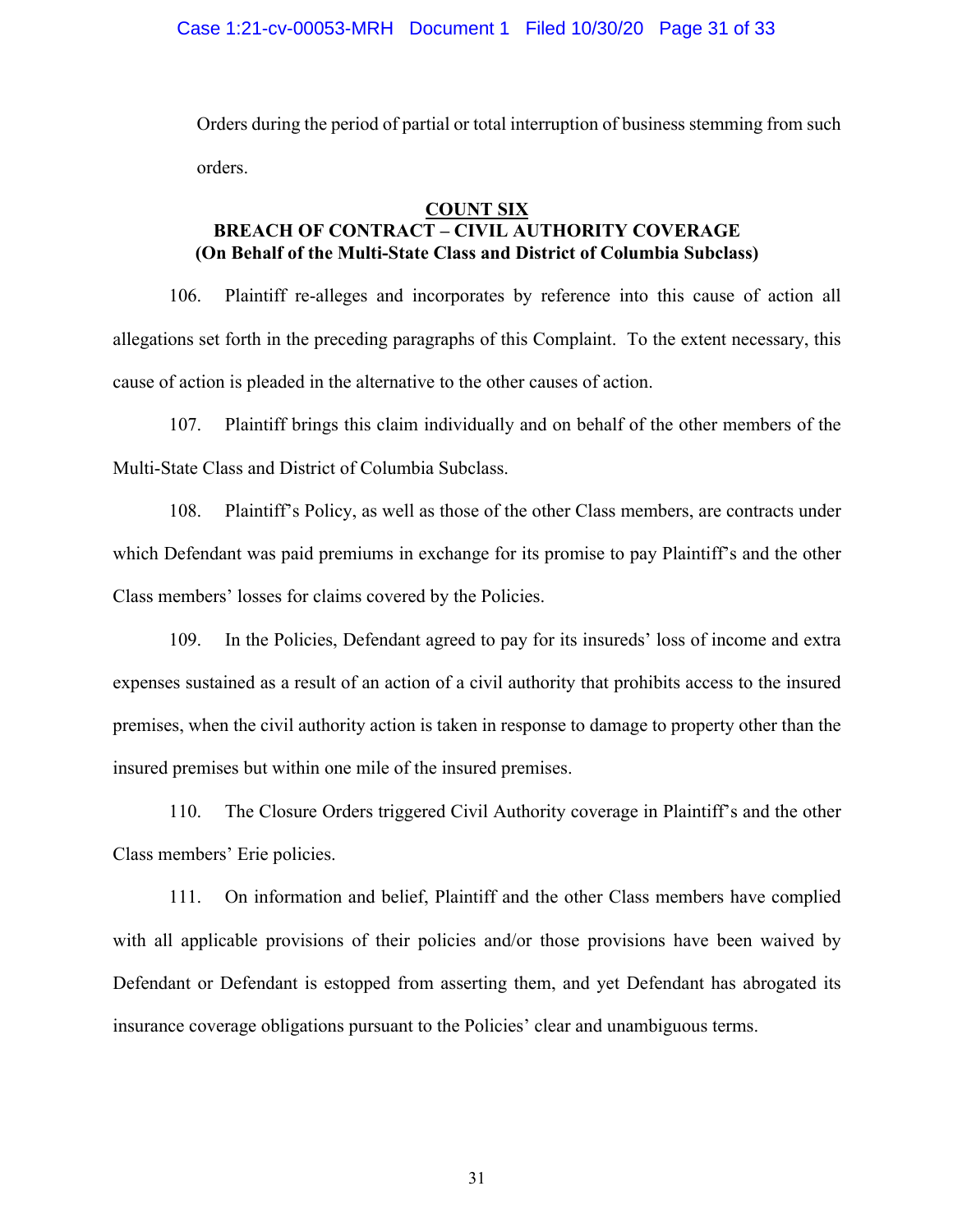#### Case 1:21-cv-00053-MRH Document 1 Filed 10/30/20 Page 32 of 33

112. By denying coverage for any Civil Authority coverage losses incurred by Plaintiff and other Class members as a result of the Closure Orders, Defendant has breached its coverage obligations under the Policies.

113. As a result of Defendant's breaches of the Policies, Plaintiff and the other Class members have sustained substantial damages for which Defendant is liable, in an amount to be established at trial.

#### **PRAYER FOR RELIEF**

WHEREFORE, Plaintiff, on behalf of itself and the members of the Class and Subclasses, prays for judgment in their favor and against Defendant, as follows:

- a. Declaring this action to be a proper class action maintainable pursuant to Fed. R. Civ. P. 23(a) and Rule 23(b)(3) and declaring Plaintiff and its counsel to be representatives of the Class;
- b. Issuing a Declaratory Judgment declaring the Parties' rights and obligations under the insurance policies;
- c. Awarding Plaintiff and the Class members compensatory damages due to Defendant's breach of the insurance policies in an amount to be determined at trial, together with appropriate prejudgment interest at the maximum rate allowable by law;
- d. Awarding Plaintiff and the Class members costs and disbursements and reasonable allowances for the fees of Plaintiff's and the class's counsel and experts, and reimbursement of expenses; and
- e. Awarding such other and further relief the Court deems just, proper, and equitable.